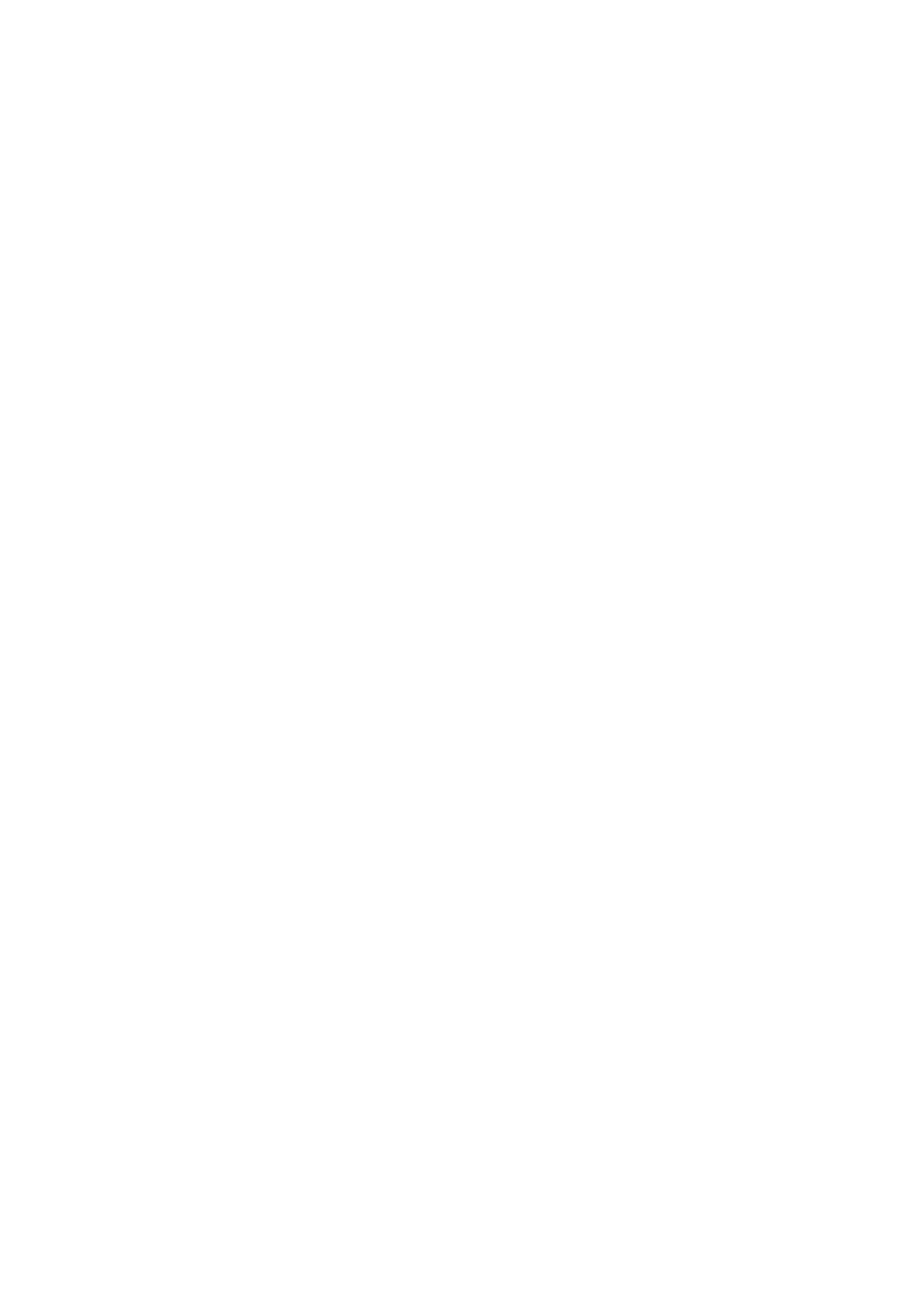# **Contents**

|                                                                                                                                                                                                                                | Page |
|--------------------------------------------------------------------------------------------------------------------------------------------------------------------------------------------------------------------------------|------|
| Opening of the meeting measures are all the meeting of the meeting measures and the meeting measures of the meeting measures of the meeting measures of the meeting measures of the meeting measures of the meeting measures o | 153  |
|                                                                                                                                                                                                                                | 153  |
| A review of progress towards updated                                                                                                                                                                                           |      |
|                                                                                                                                                                                                                                | 153  |
|                                                                                                                                                                                                                                | 153  |
|                                                                                                                                                                                                                                | 154  |
|                                                                                                                                                                                                                                | 154  |
|                                                                                                                                                                                                                                | 156  |
| A review of stock assessment methodologies used                                                                                                                                                                                |      |
|                                                                                                                                                                                                                                | 158  |
|                                                                                                                                                                                                                                | 158  |
|                                                                                                                                                                                                                                | 158  |
|                                                                                                                                                                                                                                | 159  |
|                                                                                                                                                                                                                                | 159  |
|                                                                                                                                                                                                                                | 160  |
| Developments in integrated stock assessment methodologies for krill                                                                                                                                                            | 161  |
| <b>Evaluation of research plans from Members notifying to fish</b>                                                                                                                                                             |      |
|                                                                                                                                                                                                                                | 162  |
|                                                                                                                                                                                                                                | 162  |
|                                                                                                                                                                                                                                | 163  |
|                                                                                                                                                                                                                                | 165  |
|                                                                                                                                                                                                                                | 166  |
| Research proposals in other areas (closed areas, areas                                                                                                                                                                         |      |
|                                                                                                                                                                                                                                | 168  |
|                                                                                                                                                                                                                                | 168  |
|                                                                                                                                                                                                                                | 169  |
|                                                                                                                                                                                                                                | 170  |
|                                                                                                                                                                                                                                | 171  |
|                                                                                                                                                                                                                                | 172  |
|                                                                                                                                                                                                                                | 173  |
|                                                                                                                                                                                                                                | 174  |
|                                                                                                                                                                                                                                | 174  |
|                                                                                                                                                                                                                                | 174  |
|                                                                                                                                                                                                                                | 175  |
|                                                                                                                                                                                                                                | 175  |
|                                                                                                                                                                                                                                | 175  |
|                                                                                                                                                                                                                                | 176  |
|                                                                                                                                                                                                                                | 176  |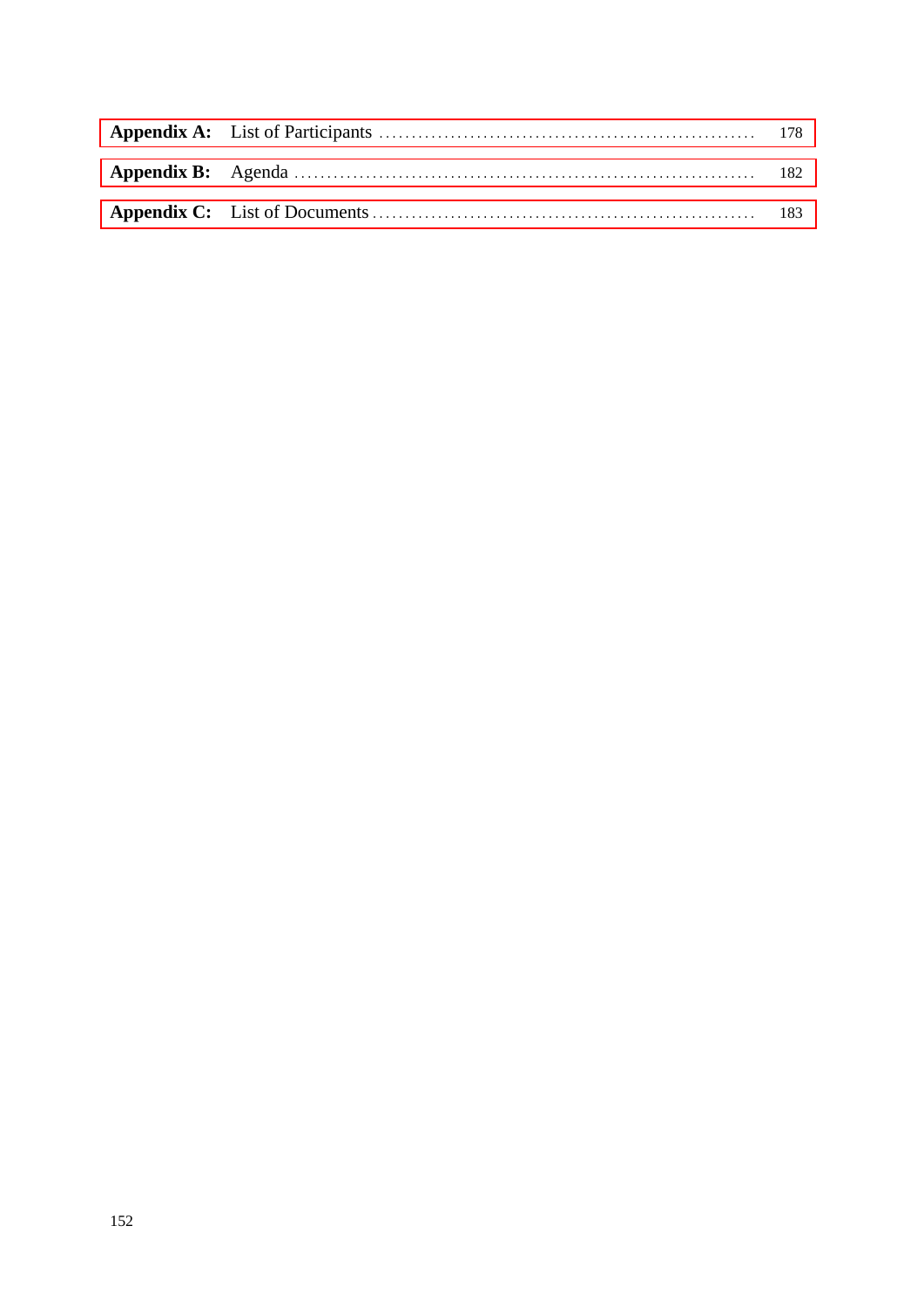### **Report of the Working Group on Statistics, Assessments and Modelling** (Punta Arenas, Chile, 30 June to 4 July 2014)

#### <span id="page-4-0"></span>**Opening of the meeting**

1.1 The 2014 meeting of WG-SAM was held at the Laboratorio Berguño, Chilean Antarctic Institute (Instituto Antártico Chileno – INACH), Punta Arenas, Chile, from 30 June to 4 July 2014. The meeting was convened by Dr S. Hanchet (New Zealand) and local arrangements were coordinated by Dr J. Arata (Chile) with support from INACH.

1.2 Dr Hanchet welcomed participants (Appendix A) and outlined the large workload that had been directed to WG-SAM and recalled that the role of the Working Group was to advise on quantitative and related issues relevant to the work of the Scientific Committee and its other working groups.

Adoption of the agenda and organisation of the meeting

1.3 The agenda was adopted (Appendix B).

1.4 Documents submitted to the meeting are listed in Appendix C and the Working Group thanked all the authors of papers for their valuable contributions to the work presented to the meeting.

1.5 In this report, paragraphs that provide advice to the Scientific Committee and its other working groups have been highlighted. A list of these paragraphs is provided in Item 6.

1.6 The report was prepared by Drs M. Belchier (UK; WG-FSA Convener), C. Darby (UK), C. Jones (USA; Chair of the Scientific Committee), S. Mormede and S. Parker (New Zealand), D. Ramm and K. Reid (Secretariat), Mr R. Scott (UK), Drs B. Sharp (New Zealand), D. Welsford and P. Ziegler (Australia).

#### **A review of progress towards updated integrated assessments of toothfish**

Subarea 48.3

2.1 WG-SAM-14/35 described analyses of nine years of data derived from tagged and recaptured toothfish in Subarea 48.3, including movement, growth, tag shedding and maturation rates. The Working Group noted that comparable tag characterisations would be useful for all fisheries, and summary data, including numbers of fish tagged, released and recaptured, tag-overlap statistics, tag shedding, post-tagging mortality estimates and spatial distribution of tags would be useful to include in the Fishery Reports. The Working Group requested that the Secretariat examine the potential for providing such summaries for consideration at WG-FSA-14. It also welcomed the plan by UK scientists to conduct further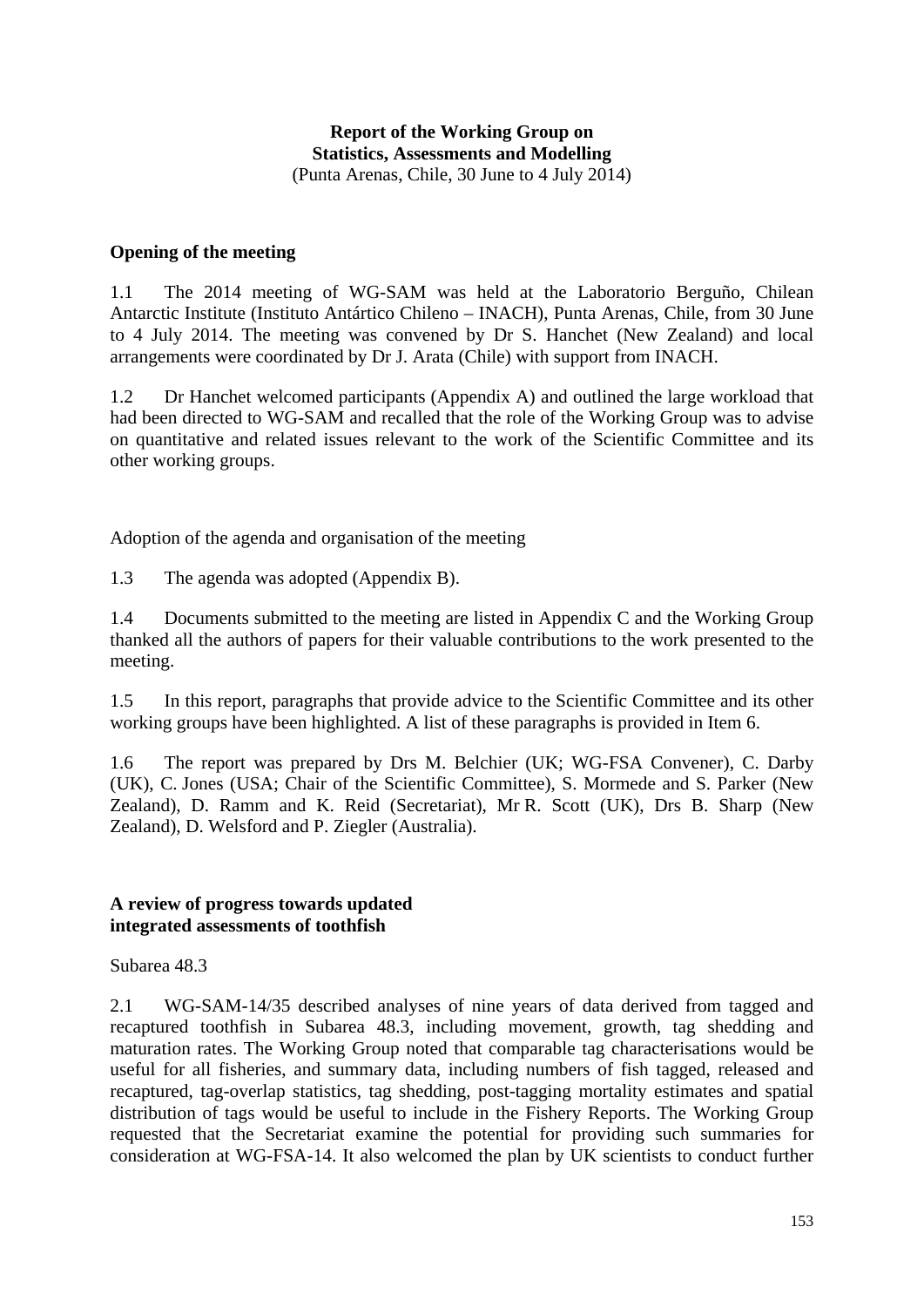analysis of reproductive biology and the spatial dynamics of toothfish in Subarea 48.3. The Working Group noted that the mean tag overlap statistic for length frequencies had increased through time, from around 65% between 2004 and 2006 to around 85% between 2010 and 2013.

# Division 58.5.2

2.2 WG-SAM-14/23 Rev. 1 described progress towards an updated assessment for toothfish in Division 58.5.2, including ageing otoliths collected from recent surveys and commercial fishing, re-estimation of the growth function taking account of selectivity, and proposed revised weightings of the survey time series. The authors noted that CASAL version 2.30-2012-03-21 rev 4648 will be used to conduct the revised assessment.

2.3 The Working Group noted that currently the assessment assumes the trawl survey has a  $q = 1$ . It recommended that tests of the sensitivity of the assessment to q be conducted, as well as estimating *q* within the assessment. It noted that the survey estimate of biomass on the main trawl ground could be compared to biomass estimates calculated from the tag recaptures in the surveys to create a prior for *q*.

2.4 The Working Group recommended that ageing toothfish from the most recent surveys should be a priority, to enable improved estimates of year-class strength (YCS) and ageing of samples from the commercial longline fishery, to enable better estimation of fishery selectivity and growth of male and female fish above twenty years old. It also recommended sensitivity testing of the age set for the plus group based on the distribution of ages observed in the fishery and investigation of the trends in survey length frequency.

2.5 The Working Group agreed that tag releases and recaptures from the longline fishery could be used to provide an index of abundance for adult toothfish. The Working Group noted that, because toothfish movements and spatial patterns of fishing effort can generate bias in tag-based biomass estimates, actual fishing effort patterns and apparent fish movements in this area should be considered in any such application of tag data to the assessment.

2.6 Dr Ziegler presented a map illustrating the historical concentration of tag releases in a small number of spatially restricted trawl grounds and the patchy distribution of longline effort around the slope through time in Division 58.5.2. The Working Group noted that methods to account for this bias were currently being investigated, including developing movement and fleet dynamics models to reduce any bias that would be introduced by including these data in their entirety in an integrated assessment. It also noted that tag-based abundance estimates could be calculated external to CASAL using subsets of data that better meet model assumptions and that such analyses may provide a useful context in interpreting the revised assessment.

Subarea 88.2

2.7 The Working Group noted work to progress an assessment of toothfish in Subarea 88.2, including: consideration of stock structure (WG-SAM-14/26), otolith microchemistry analyses (WG-SAM-14/33), a spatial description of the fishery and biomass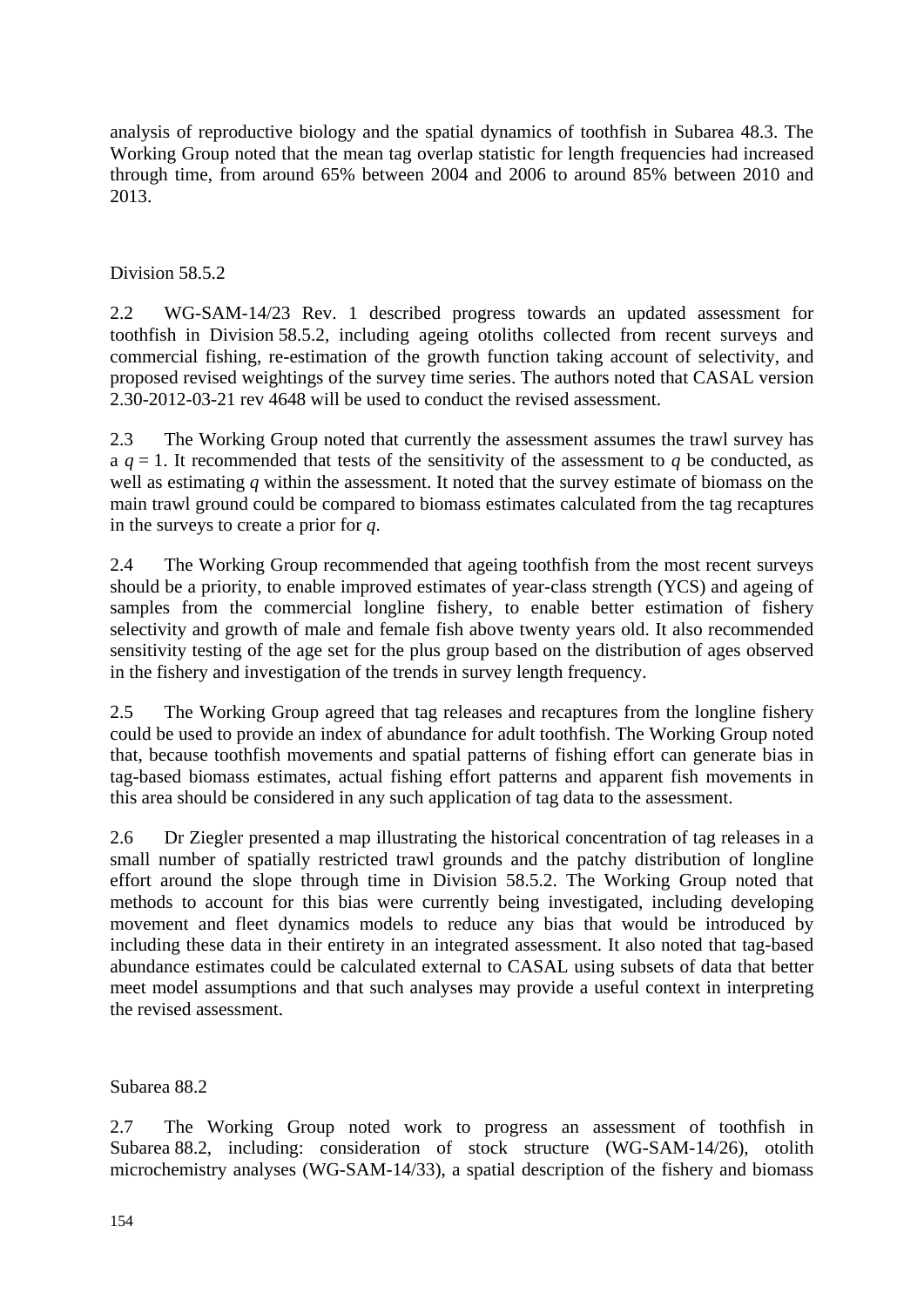estimation on individual seamounts and the use of tag data to estimate abundance (WG-SAM-14/08 and 14/27), a proposed CASAL assessment (WG-SAM-14/29) and options for improving the amount and quality of information for the SSRUs 882C–G portion of the subarea (WG-SAM-14/28).

2.8 WG-SAM-14/26 presented a stock structure hypothesis in Subareas 88.1, 88.2 and 88.3 comprising two spawning components with some potential mixing between the two in the juvenile stage. The Working Group noted the preliminary results of otolith microchemistry analyses (WG-SAM-14/33) which indicated that adult fish in SSRUs 881C and 882H may have occupied different habitats as juveniles. The Working Group considered that, whilst there was some evidence that identified separate population units in Subareas 88.1 and 88.2, there was insufficient evidence to conclude that there is a clear stock separation between the two areas. The Working Group agreed that the most precautionary approach would be to consider toothfish in Subareas 88.1 and 88.2 as separate management units as is currently assumed in the existing management approach and that additional research would be useful to further test or develop the hypothesis.

2.9 The Working Group noted the additional information that can be obtained from the use of satellite tags and considered that a multinational collaborative program would be a useful approach.

2.10 During the meeting, analysis of decay rates of tag recaptures showed an ability to monitor the decline of cohorts of tags over a period of three to four years. Furthermore, the decay rates had steeper gradients in the most recent years, indicating increasing exploitation rates over time and potential localised depletion consistent with the results of WG-SAM-14/27. The Working Group recommended that revised estimates of abundance, including seamount-specific estimates, be calculated using tag-recapture information for one, two and three years at liberty using both the Petersen and Chapman methods and that this matter be referred to WG-FSA for further consideration. The Working Group further considered that updated stock assessments in this area should evaluate the use of tagging data up to three years at liberty as well as the estimation of emigration rates.

2.11 The Working Group recalled the previous analyses of Agnew et al. (2006) and Welsford and Ziegler (2013) and noted the potential for bias in abundance estimates derived from spatially clumped tag-release and -recapture data. The analysis in WG-SAM-14/27 suggested that actual fishing effort in SSRU 882H is spread across all fishable habitat and that fishing patterns are relatively consistent between years, indicating that the effects of spatial bias are likely to be low. Dr Constable informed the Working Group of preliminary analyses to investigate the potential bias in total population estimates derived from localised tag recaptures around seamounts. The Working Group considered this to be a useful and important analysis and recommended this be submitted for consideration by WG-FSA.

2.12 The Working Group recalled the advice of the Scientific Committee in 2013 (SC-CAMLR-XXXII, paragraphs 3.165 to 3.167) that to date the majority of tags had been recaptured from the northern area and that fishing in the south had been conducted on an intermittent basis and not in spatially consistent locations. The Working Group considered a number of options for the estimation of toothfish biomass in Subarea 88.2, including integrated assessments using CASAL and biomass estimates based on tag recaptures for both the northern and southern areas.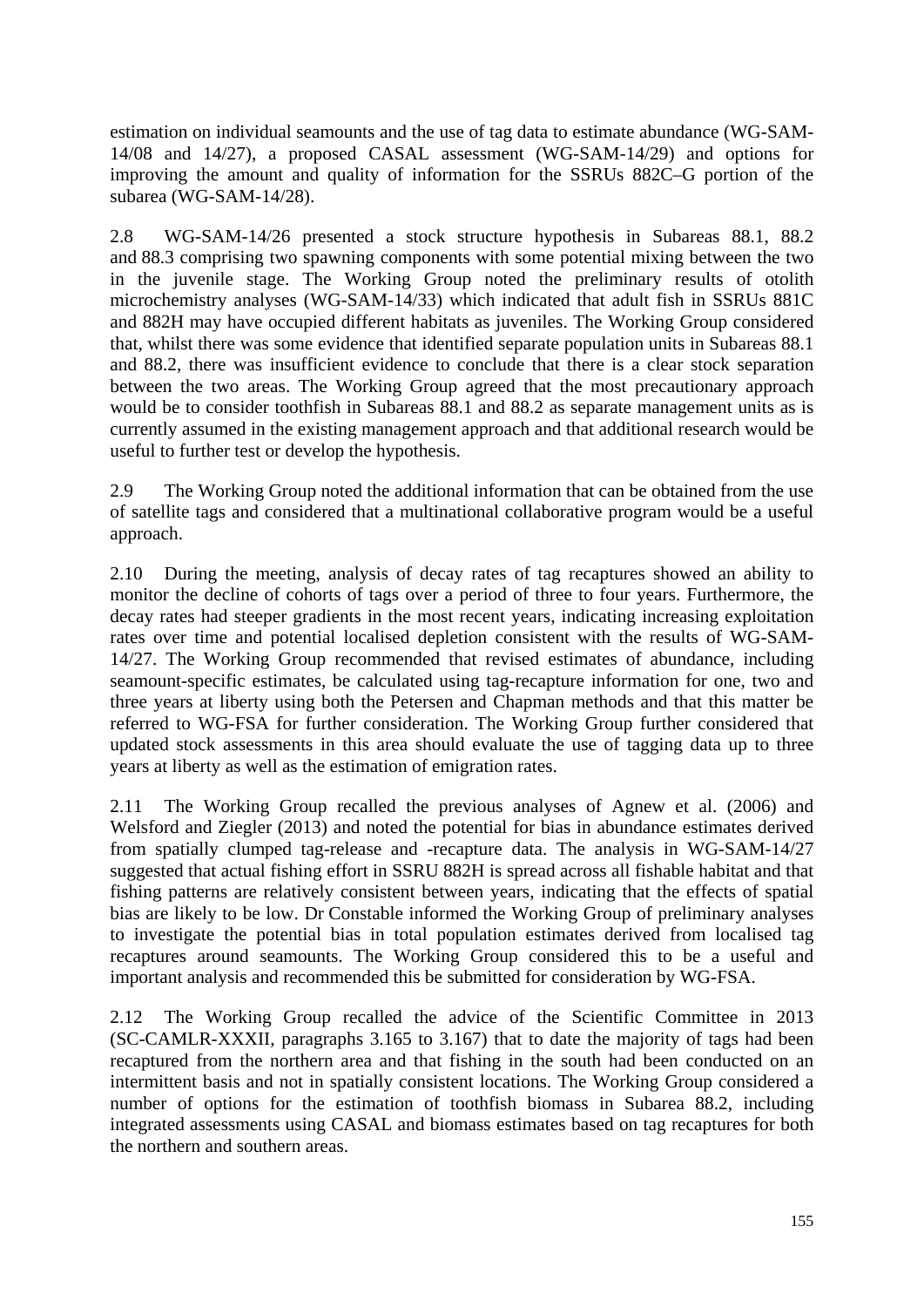2.13 The Working Group identified the following options that should be presented to WG-FSA for further consideration:

- (i) a CASAL-based assessment for SSRU 882H
- (ii) a CASAL-based assessment for the whole of Subarea 88.2 that excludes tagrecapture data for the southern area
- (iii) tag-based abundance estimates calculated using recaptures of tagged fish up to three years at liberty.

2.14 The Working Group considered that in SSRUs 882C–G obtaining tag-based estimates of abundance should be a priority. The Working Group agreed that options for the spatial management of fishing effort within SSRUs 882C–G should be presented to WG-FSA in order to better facilitate abundance estimation from the tagging program.

2.15 The Working Group discussed what percentage value should be used as an appropriate exploitation level when determining catch limits from estimates of total stock abundance. The Working Group recalled the previous work of Welsford (2011) and de la Mare et al. (1998) and noted that a value of 4% is currently used within research blocks in data-poor fisheries. The Working Group noted that the 4% value had been determined from analyses on Patagonian toothfish (*Dissostichus eleginoides*) and recommended that a revised analysis for Antarctic toothfish (*D. mawsoni*) should be conducted for consideration by WG-FSA.

2.16 The Working Group noted that any proposal to change the method by which exploitation rates are determined must have a strong scientific foundation and identified the following options by which an appropriate value might be determined:

- (i) use of the GYM to estimate an appropriate gamma value
- (ii) a fishing-mortality-based strategy informed by catch curves and tag-cohort analyses
- (iii) an approach similar to that currently used for icefish.

2.17 The Working Group noted that in the context of determining appropriate catch limits, it is important to distinguish between estimates of local biomass obtained from within research blocks and estimates of abundance of the whole stock derived from analytical assessments to which the CCAMLR harvest control rules are applied.

Division 58.4.4

2.18 Two CASAL assessments were presented for toothfish in Division 58.4.4.

2.19 WG-SAM-14/15 presented a revised assessment for *D. eleginoides* in research block C of Division 58.4.4 that explored the potential for the inclusion of additional information in the assessment model, including catch-at-length and age information, the use of annual age– length keys (ALKs) and revised maturity estimates. The maximum of the posterior density (MPD) results of several comparative assessments using the revised data showed generally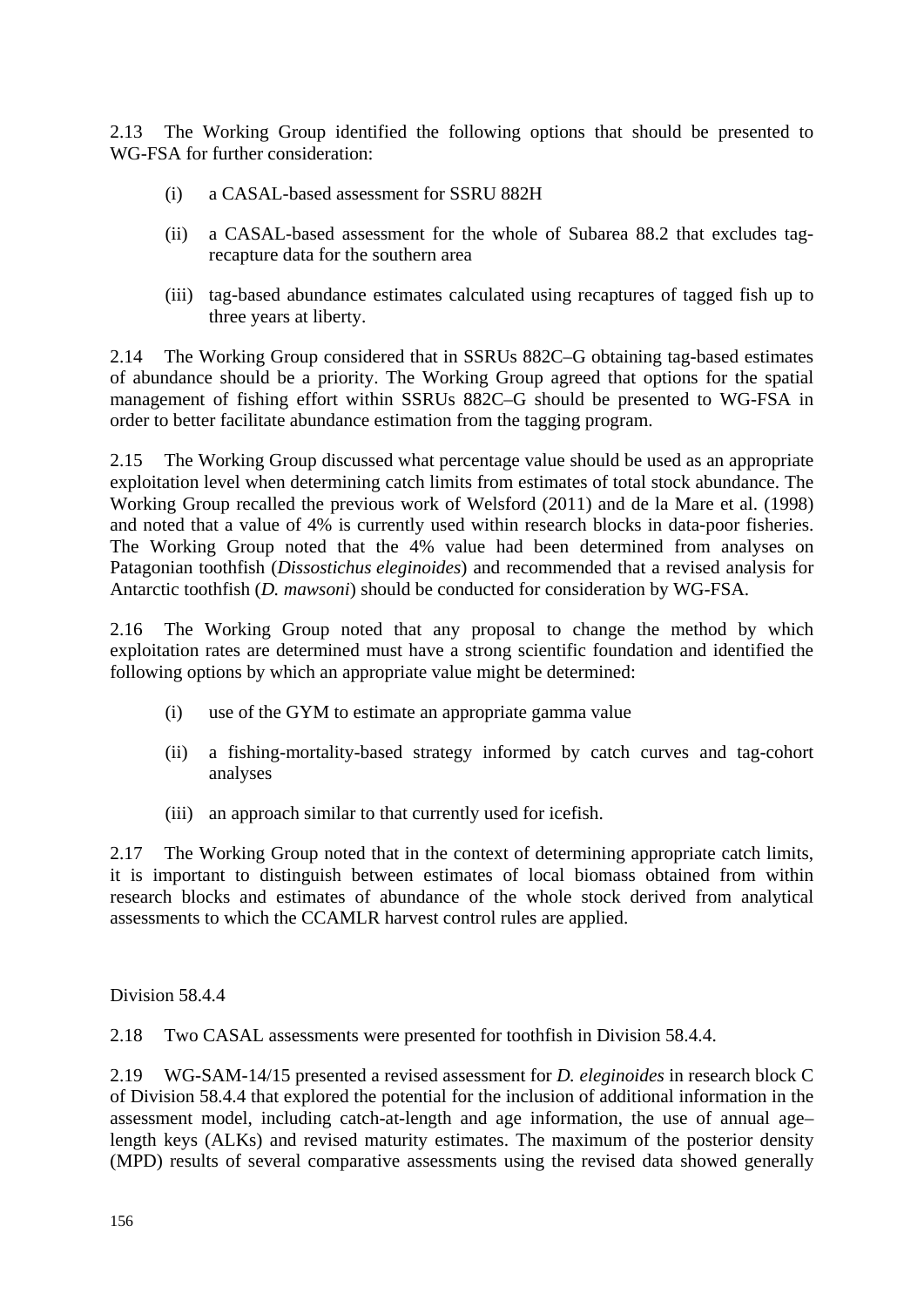consistent estimates of initial and current biomass and fairly good fits to age composition and tag data. However, some large differences were evident between the MPD estimates and median values of the Markov Chain Monte Carlo (MCMC) analyses.

2.20 The Working Group noted the highly structured nature of fishing under the research plan and considered that good progress was being made towards the development of an assessment for this area. The Working Group further noted that although there was general consistency in the MPD results of the assessments, they were all characterised by high uncertainty and that MCMC analyses continue to show poor convergence.

2.21 Dr K. Taki (Japan) noted the high incidence of IUU fishing in this area and the Working Group recommended that an analysis of IUU fishing scenarios would be useful for further consideration by WG-FSA.

2.22 WG-SAM-14/18 presented further developments of a CASAL assessment for toothfish in Division 58.4.4 that explored a number of potential IUU fishing scenarios and compared the results of those assessments to estimates of abundance derived from Petersen tag-based approaches. The Working Group noted that estimates of IUU fishing based on sightings data have not been calculated for the recent period. The Working Group encouraged further analyses to estimate levels of IUU fishing, including within the CASAL framework.

2.23 The Working Group commended the progress made by France (WG-SAM-14/18) and Japan (WG-SAM-14/15) towards the development of the assessment but noted some differences in the input data between the two sets of input files and recommended that closer collaboration on the calculation of these data would lead to more consistent results between the two approaches. The Working Group made a number of recommendations regarding the standardisation of input data, including the use of consistent estimates of natural mortality, maturity and growth and alternative priors for initial biomass estimates. The Working Group noted that age data are available and could be included in the assessment.

2.24 The Working Group recommended that further development of the assessment in Division 58.4.4 should consider the following:

- (i) estimation of YCS
- (ii) data weighting
- (iii) estimation of IUU catches using fixed selection patterns (possibly based on expert knowledge of likely selection patterns)
- (iv) use of CCAMLR harvest control rules to calculate future yield options.

2.25 The research programs for Division 58.4.4 are further discussed in paragraphs 4.13 to 4.15 and comments on the difficulties encountered when undertaking multiple research programs in the same area are given in paragraphs 3.4 and 3.5.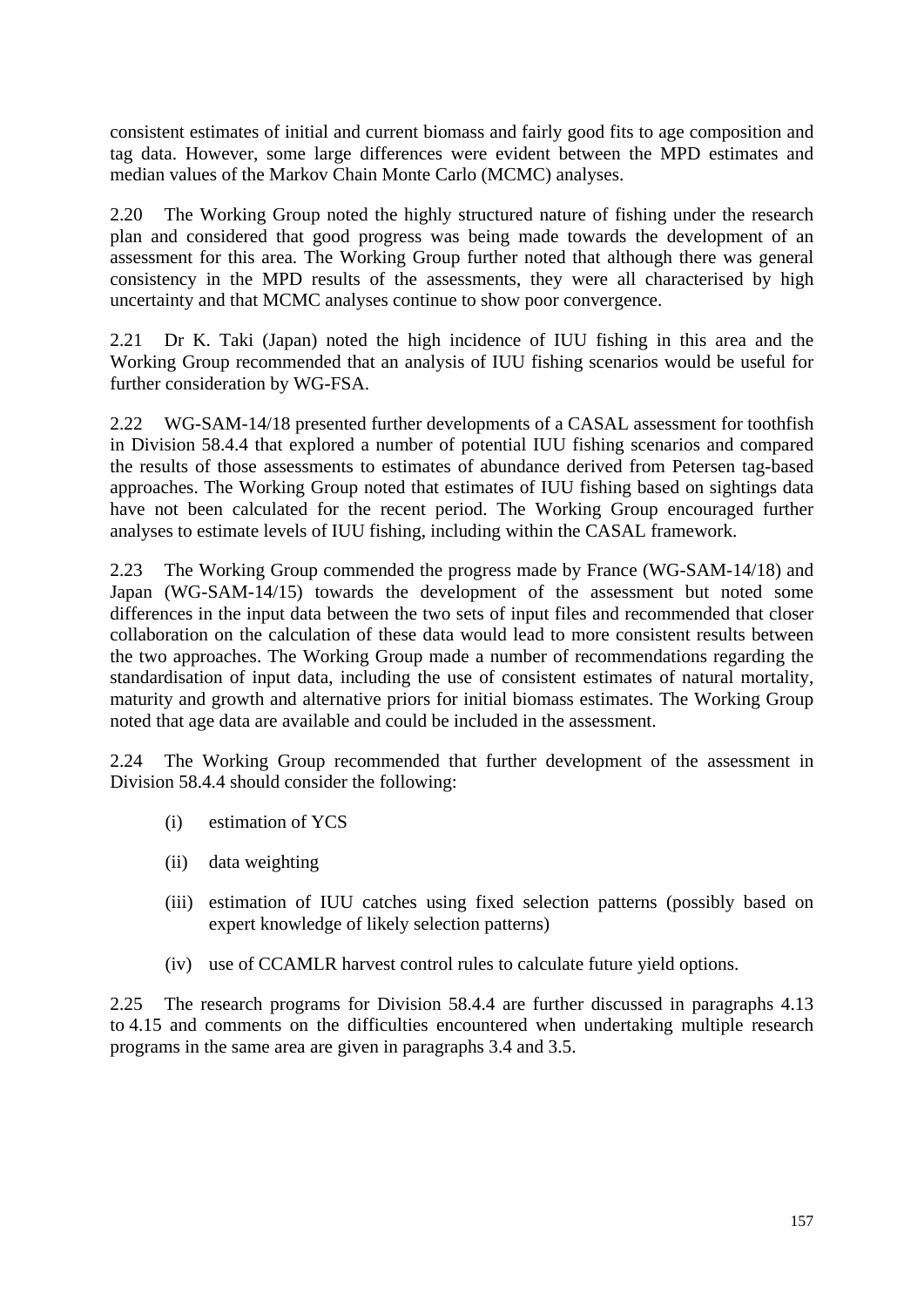A review of stock assessment methodologies used in CCAMLR's integrated toothfish assessments

Software version controls

2.26 WG-SAM-14/32 presented a protocol for version control of stock assessment software within CCAMLR, with the specific example of the CASAL program. It was proposed that the latest version approved by CCAMLR of any stock assessment software submitted to CCAMLR should be used by default to conduct assessments, unless a newer update or development version was regarded as necessary, in which case it was considered the responsibility of the software user to demonstrate that the latest development version performed as expected.

2.27 The Working Group considered the process of software validation, version control and usage within CCAMLR, noting that this was a CCAMLR responsibility and that processes for new software had previously been agreed by WG-SAM in 2007 (SC-CAMLR-XXVI, Annex 7, paragraph 6.3) and has been reiterated on a number of occasions (e.g. SC-CAMLR-XXVIII, Annex 6, paragraph 5.11). In the past it was considered that the introduction of new software for review requires:

- (i) the method, procedure or approach be submitted to WG-SAM with sufficient information to enable replication of the model. This includes, but is not limited to, the software package or code and the input data
- (ii) the method, procedure or approach be tested against previously documented and appropriate scenarios, simulated data or other ecological models
- (iii) the realism and suitability of the method, procedure or approach be reviewed by the relevant working group (WG-EMM, WG-FSA or WG-IMAF).

2.28 The Working Group considered a process for version control and agreed that a CCAMLR e-group<sup>1</sup> (led by Dr Darby) be established to further develop and recommend a protocol that will i[nc](#page-9-0)lude a process for validating and approving software updates and present a paper to WG-FSA-14.

2.29 The Working Group further recommended that CASAL version 2.30-2012-03-21 rev 4648 be considered the current approved CCAMLR version until a process is agreed for validating and approving updated software. This version was provided at the meeting and is to be posted on the CCAMLR website. The use of newer versions of CASAL would need to be reviewed by WG-SAM and would require documentation and sufficient justification.

2.30 The Working Group noted that the R library associated with version 2.30-2012-03-21 rev 4648 of CASAL is compatible with R 2.x versions only and this should be noted on the CCAMLR website, and should be considered by the e-group (paragraph 2.28).

# External review

2.31 WG-SAM-14/16 presented the ICES Benchmark Protocol, which is a review process for evaluating the data and analyses that form the basis of ICES management advice for a

<span id="page-9-0"></span><sup>&</sup>lt;sup>1</sup> CCAMLR e-groups can be accessed from the [CCAMLR homepage a](http://www.ccamlr.org/)nd are available to authorised users.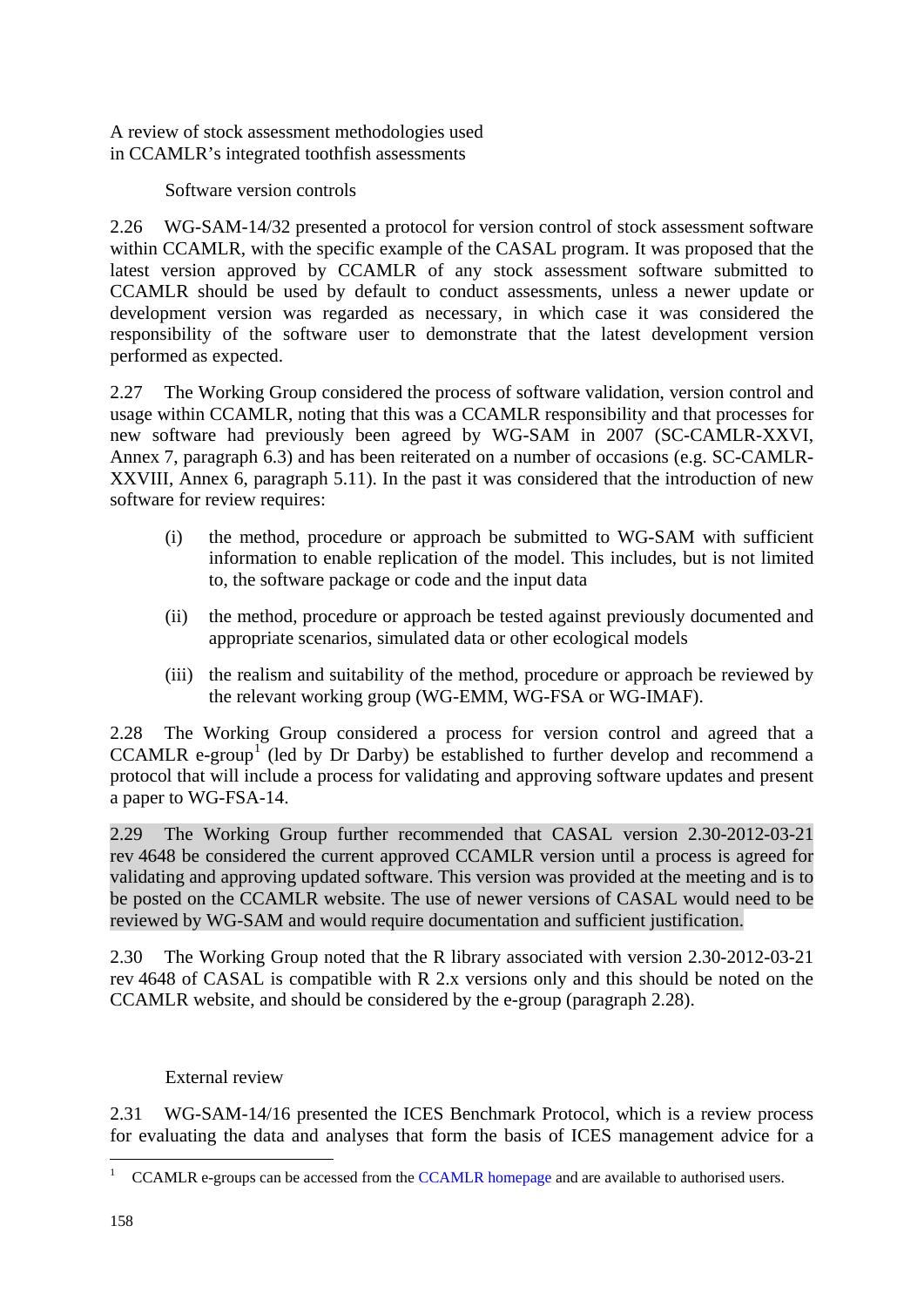stock. A full stock review is conducted every three to five years for each stock in turn and protocols for the assessment data and model structure specified. Assessments are conducted following the benchmark-agreed protocol with the only update being the addition of new data each year. ICES benchmark meetings review the stock structure, fishery characteristics, biological and assessment data, stock assessment and projection methodology. The review includes experts from outside of the ICES community and stakeholders to broaden knowledge and enhance credibility. The paper noted that ICES science was strongly independent of the political process and majority decisions were the norm. It also noted that introducing benchmarking of CCAMLR assessments would be expected to provide greater transparency, quality control and stability to WG-FSA and the Scientific Committee management advice and to improve communication between scientists, the industry, stakeholders and administrators. The ICES stock annexes, equivalent to CCAMLR Fishery Reports, and the ICES advisory sheets were also presented to WG-SAM for illustration.

2.32 The Working Group recalled that the Scientific Committee had agreed that independent expert reviews of CCAMLR stock assessments would be valuable and should be facilitated (SC-CAMLR-XXXII, paragraph 3.66). The Working Group agreed that external reviewers would assist in making CCAMLR stock assessment reviews more transparent and robust and that their contributions to assessment review meetings, or even as contributors to WG-SAM during assessment years, could be valuable, although this would have obvious budget implications.

2.33 Recalling Scientific Committee agreement (SC-CAMLR-XXXII, paragraph 3.66), the Working Group recommended a process by which a detailed review of a selected stock assessment could be conducted in the year prior to an assessment year. Independent reviewers would be appointed by the Scientific Committee and the chair of that panel be appointed to manage the meeting and the provision of a report of the review. The review could be conducted in the country of the Member conducting the assessment and would be open to other Members. The review would be facilitated by the Secretariat and would likely require a week to complete. The independent reviewers would present a report of their evaluation of the assessment to WG-SAM and to the Scientific Committee. The Working Group considered that identifying one assessment per assessment cycle would be an appropriate workload detailed in a multiyear work plan.

#### Seabed area calculations

2.34 The Working Group noted that seabed areas had been recalculated by the Secretariat for subareas, SSRUs and research blocks and that these are now available in the *Statistical Bulletin*.

#### Tag selection

2.35 The Working Group recalled that decisions about how to use tagging data of varying quality in a stock assessment are critical in tag-based stock assessments. The Scientific Committee agreed in 2012 that the approach described in Mormede and Dunn (2013) using pairwise tagging performance metrics indicative of tag-detection rates, should be further developed for use in stock assessments (SC-CAMLR-XXXI, paragraph 3.167). The method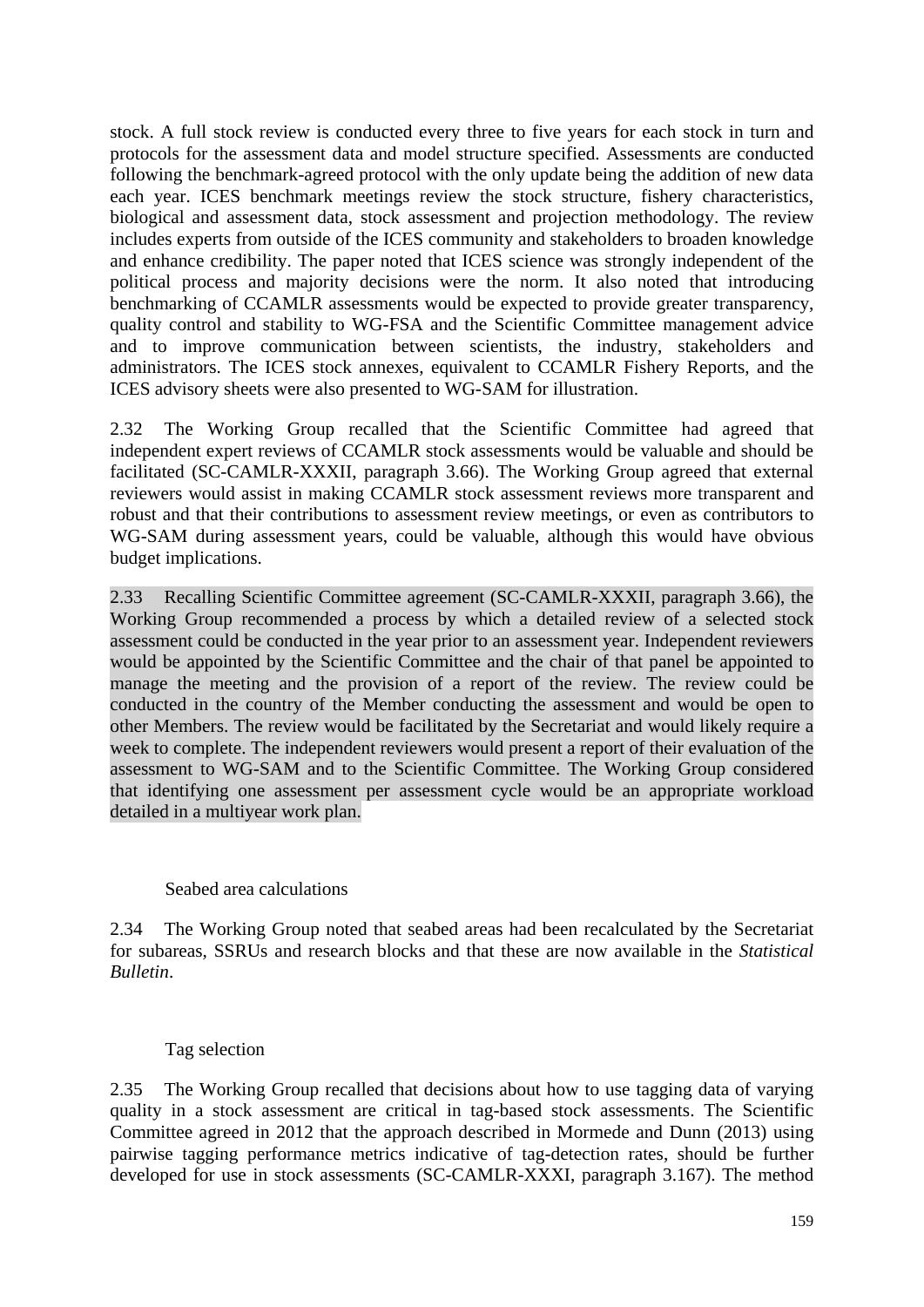described in WG-SAM-14/30 calculates relative indices of effective tagging mortality and effective tag detection for each vessel and weights the contribution of each vessel's tagging data in the assessment based on each index independently, thus allowing all of the tagging data to be used.

2.36 The Working Group agreed that the revised method provided an appropriate approach to weighting tag data for stock assessments.

2.37 The Working Group agreed that the method should be used in the Ross Sea stock assessment and could also be considered for use in all other areas where tagging data are used in stock assessments.

2.38 Dr A. Petrov (Russia) made the following statement:

'Some Members have stated doubt about the necessity of the use of the presented method for the stock assessment of SSRUs 882C–H in 2014, because of a small representativeness of the data. I suggest to continue work on the presented method on more statistical material.'

2.39 WG-SAM-14/31 presented an updated spatial population model (SPM) for the Ross Sea region. Changes resulted in better fits to maturity, age composition, tagging information and in the estimated residence times in the northern area. The model can now be run at a fine scale (population distributed among 446 cells) and is intended to be used to test different hypotheses of fish distribution patterns within the Ross Sea and as a management strategy evaluation tool, for example, calculating the potential for stock assessment bias due to spatial changes in the toothfish tagging program, or the estimation of local exploitation rates. Further, spatial population models are useful research planning tools and can be used to identify critical information gaps.

Priority assessment methodology issues

2.40 The Working Group discussed a framework by which high-priority assessment methodology issues could be progressed within CCAMLR. Several longstanding issues were discussed and placed into a priority list for future work. The Working Group recommended that over the next few years, the most important issues to progress in order of priority were:

- (i) The development of standard diagnostic tools for integrated stock assessments. These include data characterisation and summary diagnostics prior to conducting an assessment, diagnostics associated with assessing model performance and convergence and diagnostics associated with MCMC interpretation. This would also include the estimation and characterisation of cryptic biomass.
- (ii) Developing recommended data weighting and screening procedures.
- (iii) Refinement of a standardised process for local biomass estimation and the subsequent development of advice on catch limits considering precautionary exploitation rates in data-poor fisheries, consistent with previous advice (SC-CAMLR-XXXII, paragraphs 3.170, 3.171 and 3.183).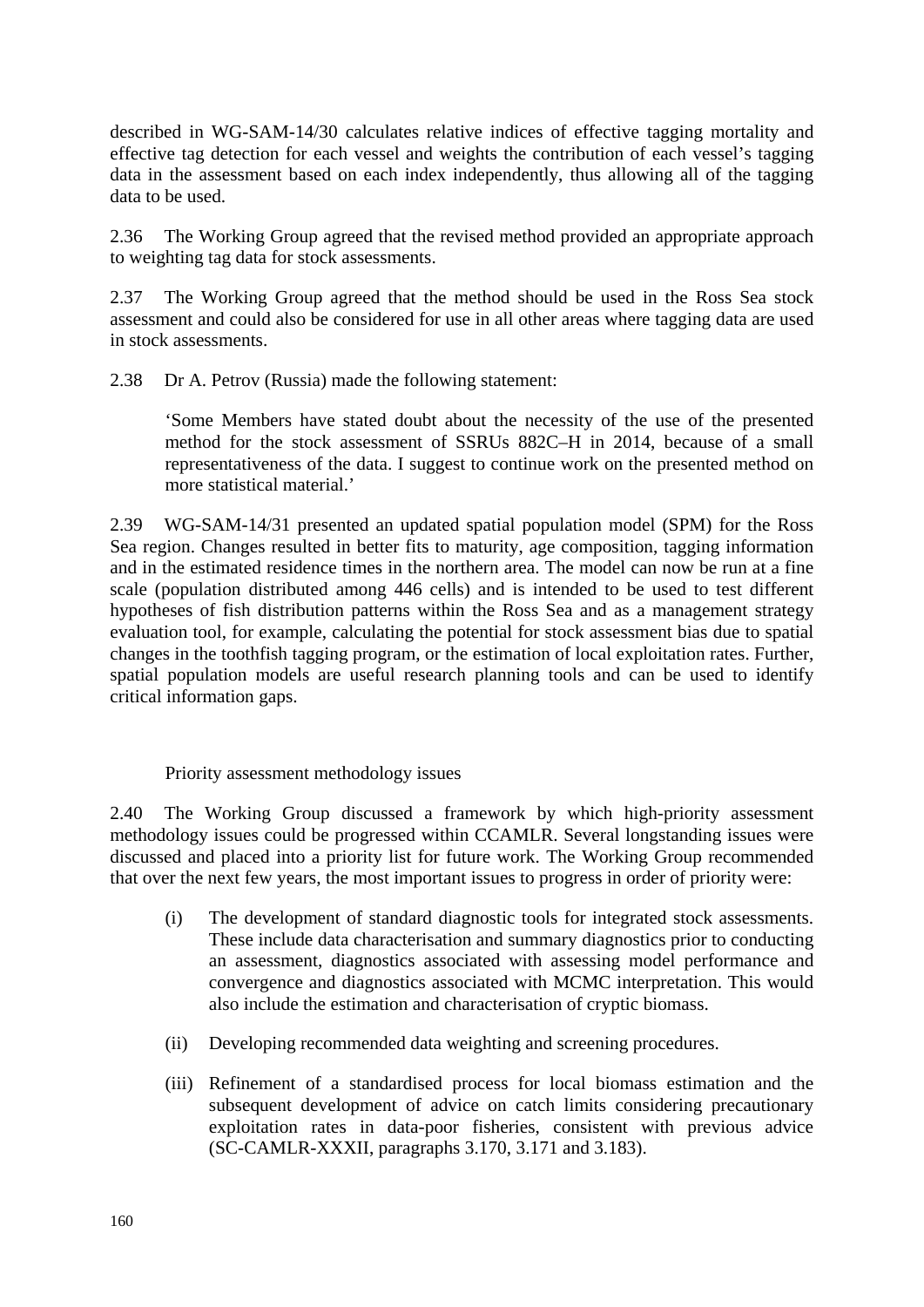- (iv) Analysis and management strategy evaluation of CCAMLR harvest decision rules.
- (v) Comparison of MCMC and covariance resampling methods.
- (vi) Methods to determine the influence of spatial patterns of tag releases and fishing effort on estimates of stock dynamics determined from tag-based analyses, e.g. on seamounts (paragraph 2.12).

2.41 The Working Group considered that the highest priority was the development of standard diagnostic tools for integrated assessments. To progress this item, the Working Group recommended that papers describing common diagnostic information needs that are common to all integrated stock assessments in CCAMLR be identified and submitted to WG-FSA. In addition, papers are requested that review integrated stock assessments used in other regions and identify useful diagnostic methods that could be used within CCAMLR to also be submitted to WG-FSA-14. The Working Group requested WG-FSA review and integrate these results to identify an agreed set of diagnostic procedures that could be further developed into an R library and made available through the Secretariat via a software repository. The Working Group considered that development of a CCAMLR e-group led by Dr Ziegler would be a useful way to progress this issue in the short term.

2.42 The Working Group recalled the work by Ziegler (2013) which showed that a low tagoverlap statistic can introduce bias into tag-based assessments. The Working Group recommended that methods to account for potential bias in assessments resulting from low tag overlap, e.g. inverse weighting of cohorts of tags, be investigated. It also recommended that a spatial overlap statistic be developed to reflect the fact that fish movement and fleet dynamics may result in changes to the number of tags that are available for recapture.

Developments in integrated stock assessment methodologies for krill

2.43 WG-SAM-14/20 described an integrated stock assessment model for krill that combines an age-structured cohort model with survey observations. This is a single-area population model that uses survey data collected by Germany (RMT8 net sampling), the USA (IKMT net samples and hydroacoustic transects) and Peru (IKMT sampling) that is organised into different temporal aggregations (annual, seasonal or monthly).

2.44 The Working Group noted the substantive progress in developing an integrated assessment for krill since the last paper (WG-EMM-12/27) that represented four areas and attempted to estimate movement between them. A single-area model approach was adopted since the four areas were close together and estimating movement proved to be difficult due to paucity of data.

2.45 The Working Group discussed the krill population biomass estimated by the different model scenarios. Estimating population biomass was sensitive to the level of survey aggregation that was used in different scenarios. Biomass was estimated, together with natural mortality and other parameters, such as steepness of the stock-recruitment relationship, without a scaling factor or bounds. High estimates of natural mortality equal to, or greater than, 1 resulted in good model fits to the data, but also led to high ratios of total biomass compared to spawning stock biomass (i.e. large numbers of young krill). The Working Group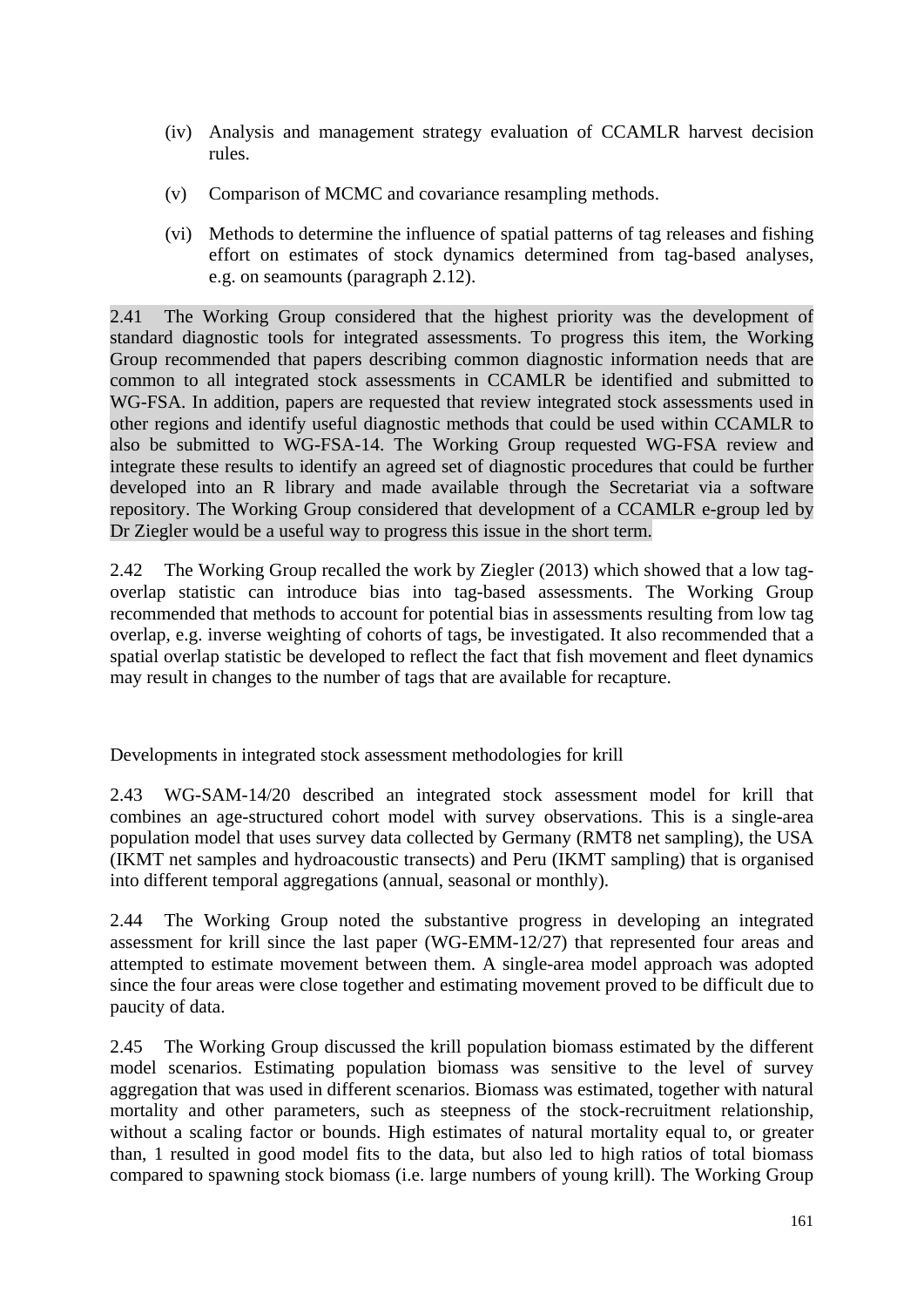<span id="page-13-0"></span>suggested that age- or length-specific natural mortality may be explored. The structure of the model meant that the area over which the biomass was estimated was unconstrained; the biomass estimates could represent not only the survey area itself, but also a wider, yet unknown, area outside of this. The overall biomass estimates were in the range of the estimates from the CCAMLR-2000 Survey when scaled up to the entire Scotia Sea, although estimates based on different temporal aggregations of the data varied widely. The Working Group encouraged evaluating and including environmental correlates with biomass in the model to allow for future projection of biomass.

2.46 Dr Petrov made the following statement:

'Total abundance of krill-dependent predators is currently not known, which means that the total krill consumption by predators cannot be determined at present. Influence of predators on krill stock cannot be estimated also. At the same time, available data show that annual krill consumption by predators will be significantly higher than the annual catch. Therefore, integrated models may be insufficient for adequate modelling of the population dynamic of krill in Subarea 48.1. According to the work of Steve Nicol to be presented at the ARK workshop in Punta Arenas, Chile, the total krill consumption by predators is 48 million tonnes, and the total catch is approximately 200 000 tonnes, i.e. catch equals 0.4% of the total krill consumption by predators.'

# **Evaluation of research plans from Members notifying to fish in new and exploratory fisheries in Subareas 48.6 and 58.4**

General

3.1 The Working Group commended the high standard of the research plans, which has improved substantially over the last few years. It acknowledged the improvement in the research proposals, the analysis and presentation of the results and the effort of Members to start ageing otoliths. The Working Group followed the established process to review the design and methodology in research proposals and noted that WG-FSA would review the catch limits. This process is described in SC-CAMLR-XXXII, paragraphs 3.170, 3.171 and 3.183.

3.2 The Working Group noted that the reviews of progress in developing assessments based on research proposals did not include all the data available, as some data from the current season were not available at the time of the analysis. The Working Group recommended that the table generated at WG-FSA-13 (SC-CAMLR-XXXII, Table 3) for assessing research proposals be used as a template to be updated by the Secretariat in advance of WG-SAM and WG-FSA each year. It further recommended that three columns be added with data from the most recent season: actual catch to date, expected tags recovered given that catch, and actual tags recovered.

3.3 The Working Group recommended that available data in the CCAMLR database could be used by the Secretariat to start developing circumpolar habitat modelling of toothfish. It further noted that an in-depth review of all research should be undertaken at the end of the initial three years and would be useful to evaluate how Members had addressed their planned objectives. However, it also noted that in many areas the approved research plans have not yet been implemented.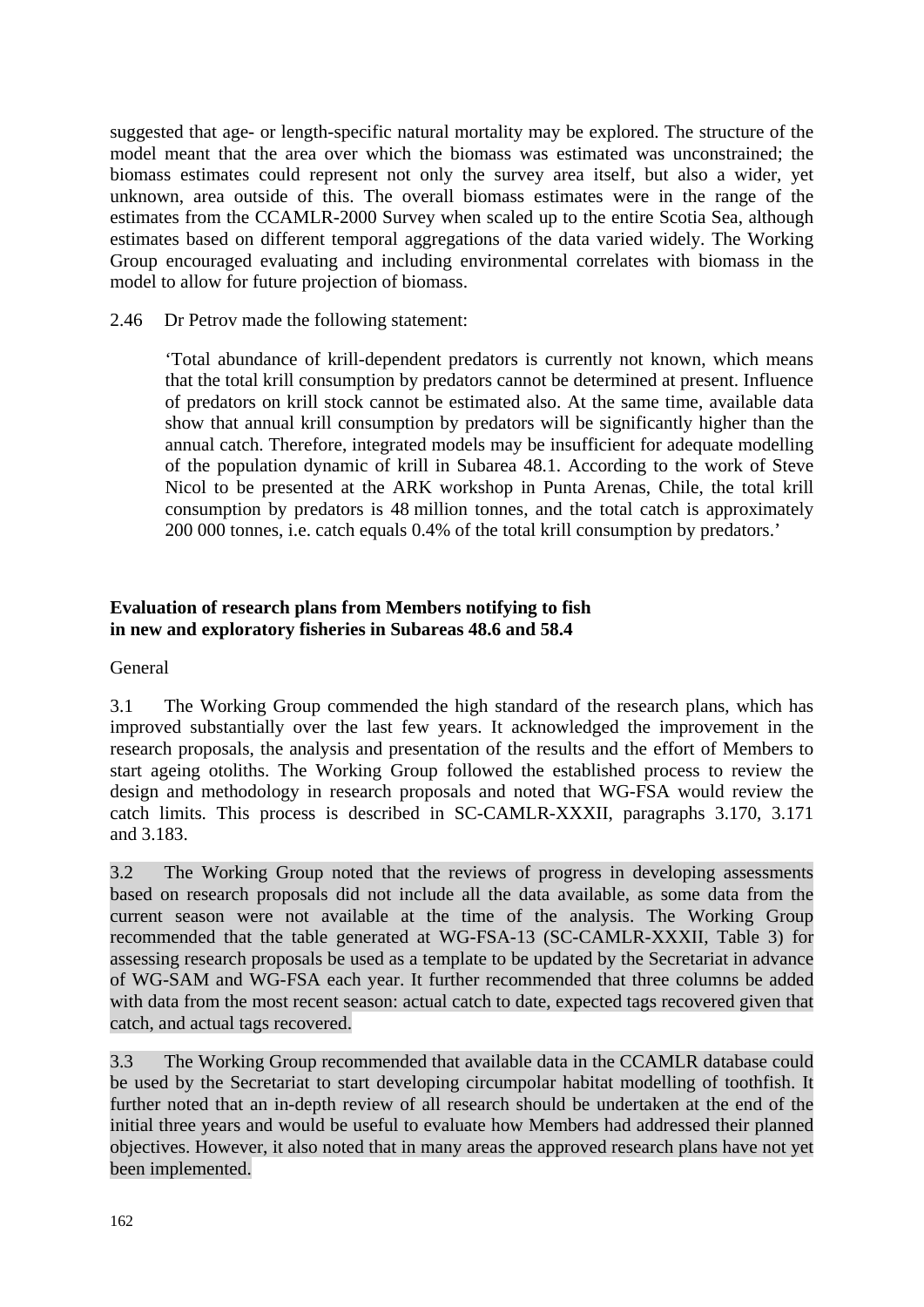3.4 The Working Group noted that in most cases two or more Members were carrying out research fishing under CMs 21-02 or 24-01 in the same parts of the Convention Area. The Working Group discussed approaches for harmonising this research, including operational aspects of the fishing by vessels, data analysis and otolith age determination, as well as the development of stock assessments.

3.5 The Working Group recognised that there were practical difficulties in collaboration and coordination and encouraged the Scientific Committee to consider mechanisms that could be put in place to help Members to work together more effectively to deliver multi-Member research proposals to meet the needs of CCAMLR.

Subarea 48.6

3.6 The Working Group considered WG-SAM-14/01, 14/10, 14/11 and 14/21.

3.7 WG-SAM-14/10 reported on research fishing undertaken by Japan and South Africa in Subarea 48.6 in 2012/13 and the first two months of the 2013/14 season. The Working Group noted that to date there have been 31 recaptures of tagged fish, although nearly half of these have been within season. The Working Group suggested that the high level of within-season tag recapture was a result of spatial aggregation of fishing within the subarea. With these numbers of returns it was thought likely that the development of an integrated stock assessment in this subarea could be achieved as soon as 2015.

3.8 The Working Group noted that the use of higher-resolution bathymetry for maps of fishing locations would assist with the visualisation of fishing patterns and could help in refining the spatial extent of research blocks. The Working Group encouraged the gathering of bathymetric data from fishing vessels to develop more accurate depth data. It was noted that bathymetry data for the whole CCAMLR region is available via the CCAMLR-GIS and high-resolution data could be added.

3.9 Members undertaking research noted evidence of increasing IUU fishing activity in Subarea 48.6. The Working Group expressed concern about the potential for high levels of unreported fish mortality through IUU fishing, which increases the uncertainty associated with assessments.

3.10 The Working Group thanked Japan and South Africa for the progress made on their research within Subarea 48.6, which demonstrated how close and effective collaboration could lead to considerable progress towards the development of an assessment.

3.11 WG-SAM-14/01 presented a revised research plan for Subarea 48.6 for 2014/15 by Japan. A number of revisions to the existing research plan were noted by the Working Group, including:

- (i) a request for increased flexibility under adverse ice conditions
- (ii) an increase in catch limit from 50 to 100 tonnes in research block 486\_3
- (iii) improvements to age-determination capacity by increasing access to reference sets.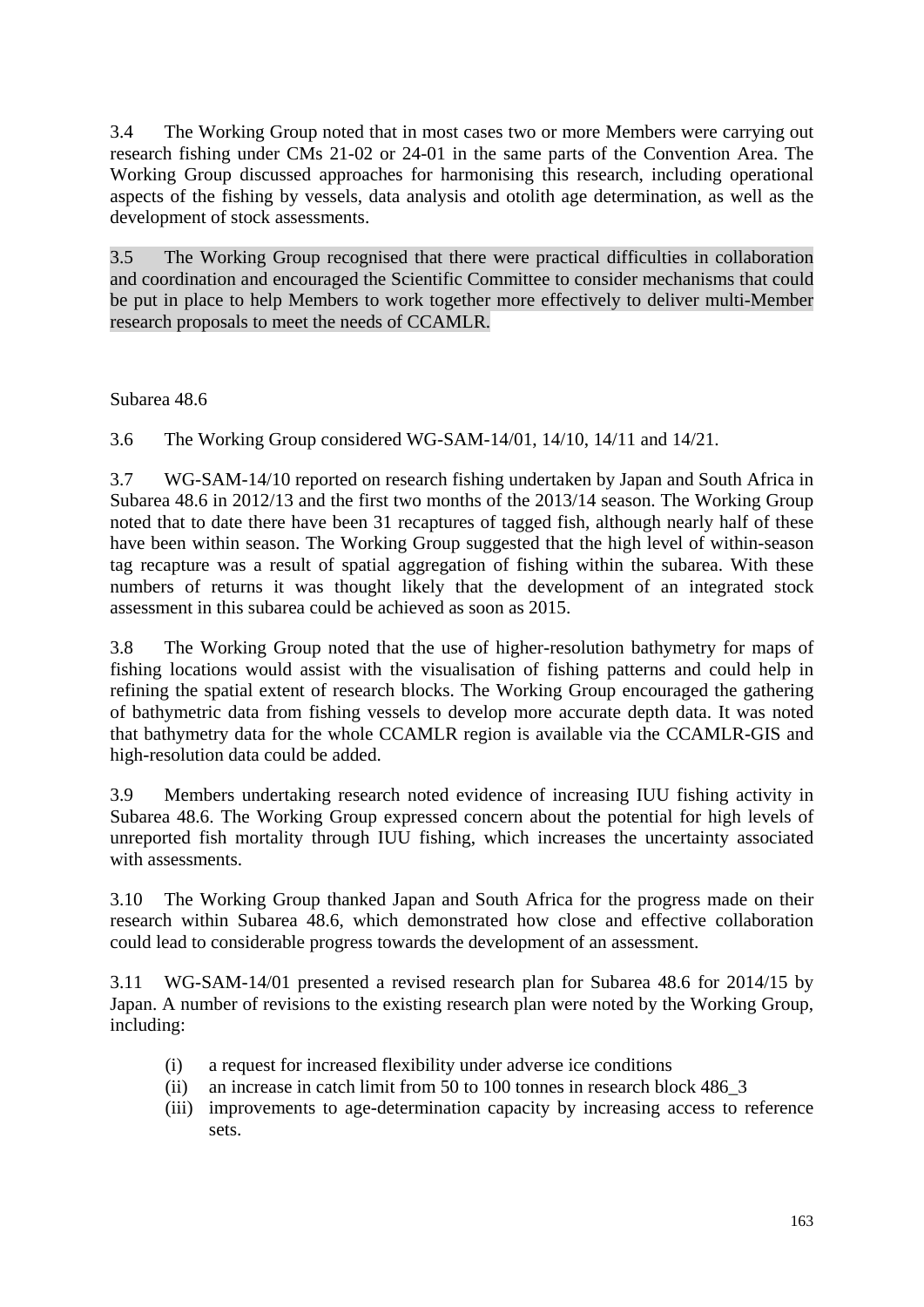3.12 The Working Group noted that estimated local exploitation rates associated with the proposed increased catch in research block 486\_3 remain lower than 4%, consistent with the agreed process for assessing appropriate catch limits.

3.13 The Working Group considered two suggestions by Japan aimed at improving operational flexibility in circumstances when difficult sea-ice conditions made it impossible for the vessel to deploy fishing gear in the designated research blocks. Japan requested that:

- (i) if both the buffer zone and extended buffer zone are inaccessible in heavy seaice, a vessel shall notify the Secretariat, and may attempt to set research lines in the nearest fishable area reasonably close to the original research block. In such a case the catch will be counted against the catch limit for the original research block
- (ii) when a vessel attempting to survey cannot find the nearest fishable area, the whole catch limit in that research block for the fishing season be carried over to the following season. The carried-over catch limit will be effective for the following season only.

3.14 The Working Group recalled previous substantive discussion around previous requests to move beyond the designated research blocks when sea-ice was problematic (SC-CAMLR-XXXII, paragraphs 3.177 to 3.181). The Working Group recalled that the primary aim of the research blocks is to ensure that fishing effort is located in areas where there is a high likelihood of recapturing tags and spatial overlap of fishing effort between years is maximised. Fishing outside the research block was unlikely to lead to the recapture of tagged fish and, therefore, would provide limited information to assist with the development of stock assessments. The Working Group was unable to provide further advice on this operational issue and recommended that it was given further consideration by the Scientific Committee.

3.15 The Working Group discussed Japan's request to carry over catch limits for a year within research blocks when heavy sea-ice made fishing impossible. Some participants expressed concern that this approach was not precautionary and could potentially lead to high fishing mortality on specific cohorts. However, it was noted that it was desirable to ensure that sufficient tags were available for recapture to progress the development of stock assessments and this may be facilitated by carrying the catch limits over for one year.

3.16 It was recalled that simulations (SC-CAMLR-XXVI, Annex 7, paragraph 6.13) had shown that inadvertent doubling of catches in a single year was unlikely to have any longterm impact on toothfish stock abundance and it was long-term average catches that were considered most important. However, it was noted that these analyses were applied to a single assessed stock and their findings may not be valid for data-poor fisheries.

3.17 The Working Group recommended that natural mortality should be considered and discounted from the following year's catch limit within a research block if the catch is carried forward. The Working Group requested that the issue of catch carry-over be further considered by WG-FSA.

3.18 The Working Group discussed the allocation of catches between years in the context of multiyear research plans. It was noted that in order to obtain sufficient data on which to base a stock assessment in a shorter time period, it may be beneficial to have higher tagging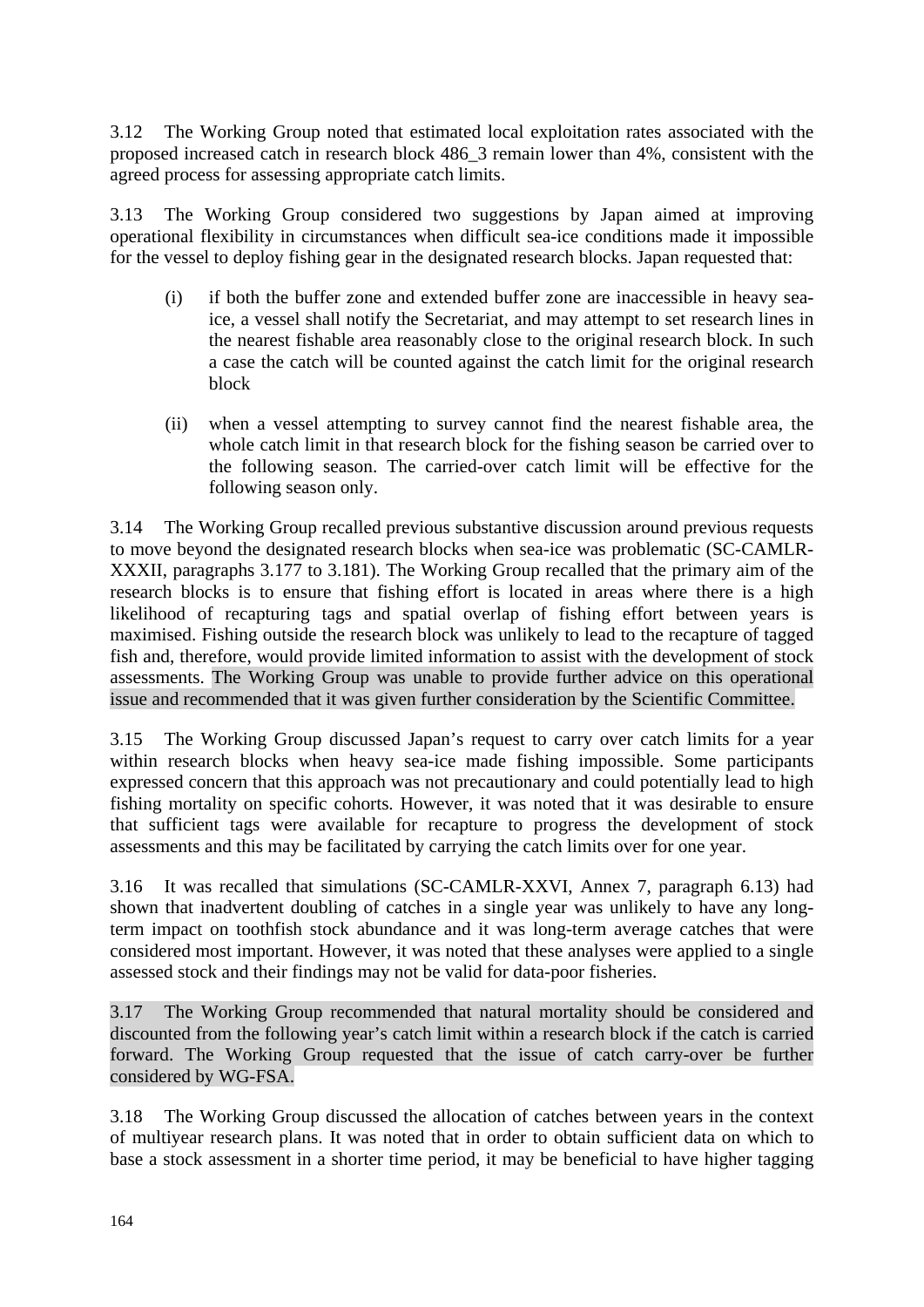rates within the first year of a research program with lower catches, and then increased efforts to recapture tagged fish with increased catches in subsequent years. Such a strategy may help overcome difficulties in tagging programs when there is a need for operational flexibility in areas subject to heavy ice years.

3.19 Concern was expressed that high tagging rates per tonne of fish caught could lead to a reduction in data quality due to operational constraints on vessels. Whilst there was general agreement that increasing tag availability at the start of a research program was likely to expedite the development of a stock assessment, each particular research program should be assessed on an individual basis.

3.20 The Working Group recommended that WG-FSA consider methods by which the effect of the tagging rate on data quality might be evaluated and by which the tagging rate of fish could be increased without impacting upon data quality.

3.21 Dr Taki informed the Working Group that Japan had started to develop an Antarctic toothfish ageing program and had been working with the Secretariat to obtain reference sets of otoliths. Issues had arisen with the distribution and availability of these sets, which had the potential to constrain the development of the program.

3.22 The Working Group requested that Members develop reference collections of digital images of otoliths to provide a useful additional resource to assist in the development of Members' otoliths ageing programs (SC-CAMLR-XXXI, Annex 7, paragraphs 10.1 to 10.19). It noted that these reference collections could be available from the Secretariat.

3.23 Details of the third year of South Africa's planned research in Subarea 48.6 were provided in WG-SAM-14/11. The Working Group noted that the research plan was the same as that undertaken in 2013/14, with no increase in catch requested.

3.24 WG-SAM-14/21 outlined research planned by the Republic of Korea in Subarea 48.6 and discussion on the research plan is provided in paragraph 3.27.

Divisions 58.4.1 and 58.4.2

3.25 Japan, the Republic of Korea and Spain had all proposed research fishing in Divisions 58.4.1 and 58.4.2 in 2014/15 as reported in WG-SAM-14/02, 14/03, 14/09, 14/12 Rev. 1 and 14/21. Only Spain fished this season and encountered some difficulties in conducting research fishing due to sea-ice conditions and also reported encountering an IUU fishing vessel and gillnet gear.

3.26 The Working Group considered the research reports and plan by Japan in WG-SAM-14/02 and 14/03 and noted no fishing was able to be conducted in 2013/14. Japan requested operational flexibility in case of sea-ice conditions for all its proposals (paragraphs 3.13 to 3.15). The updated catch limits where data were available were similar to those agreed in 2012/13, and the proposal was to continue the research as agreed in 2013/14.

3.27 The Working Group considered the research plan developed by the Republic of Korea in WG-SAM-14/21, which presented an integrated research program, including age and length composition, diet, reproductive biology, food-web structure including plankton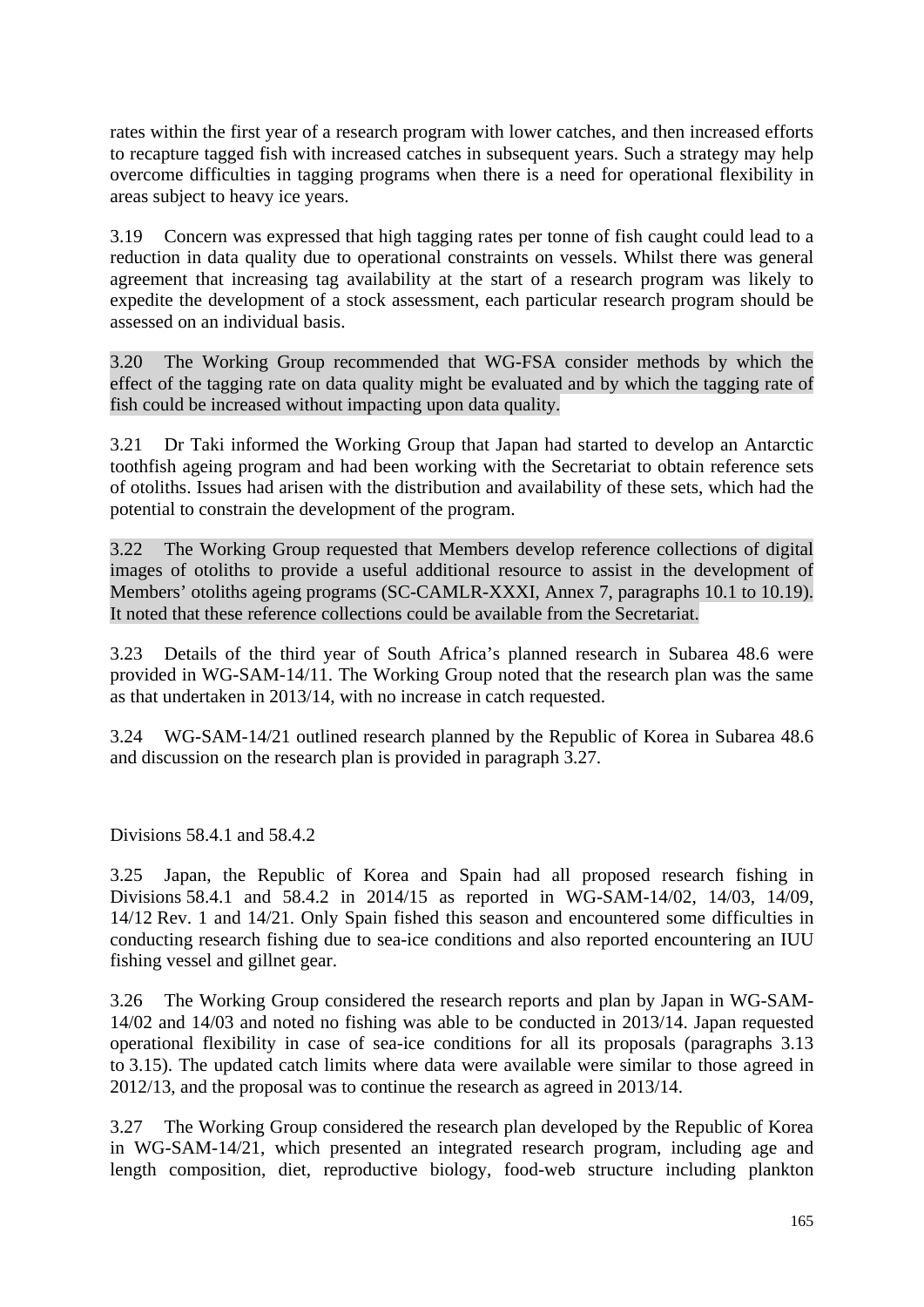sampling, the routine use of conductivity temperature depth probes (CTDs) on longlines and the use of pop-up satellite tags in Subarea 48.6 and Divisions 58.4.1 and 58.4.2. It also included the routine use of CTDs by Korean vessels fishing in Subareas 88.1 and 88.2. The Working Group noted that the plan was comprehensive but ambitious and recommended prioritisation of objectives might be necessary, particularly in light of the benefits of focusing effort and the variable accessibility of some areas. The Working Group also noted the initial results from an otolith ageing program and encouraged Korea to submit a paper to WG-FSA describing its program and the results.

3.28 Regarding the Spanish depletion experiment and ongoing research plan in WG-SAM-14/09 and 14/12 Rev. 1, the authors noted that the experimental catch of 42 tonnes had been exceeded once in one SSRU in the first two years of the experiment and this may jeopardise the experiment in areas with high fish densities. The Working Group requested that the CV of the de Lury estimates of local biomass be provided to WG-FSA to be used to consider appropriate catch levels in the experiment and the value of such experiments relative to other methods for estimating biomass for use in stock assessments. It also recommended the survey area be stratified in areas of high and low catch rates and biomass be calculated accordingly.

3.29 The Working Group noted that there is a need to identify the area to which the biomass estimate would be applied and recommended that this be considered by WG-FSA. It noted that one possible method might be to use areal attraction and effective area, which could be calculated using an approach similar to that used to assess lithodid crab densities in Subarea 48.3 (Collins et al., 2002).

3.30 The Working Group noted that tags had been recaptured and recommended Petersen estimates be calculated where suitable. It also noted that the biomass calculation extrapolated to the scale of entire SSRUs assumed all areas had a high catch rate as observed in the location of the depletion experiment, when actually some exploratory locations had catch rates too low to run a depletion experiment.

3.31 Spain proposed that the experiment be carried out for another four years, to revisit the areas already fished and to carry on prospecting as much as possible, increasing the catch limit from 42 to 50 tonnes, with an expectation of a stock assessment by the end of 2017/18. The Working Group recommended that a full review of all the results be considered by WG-SAM-15 before a decision is made to extend the survey.

Division 58.4.3a

3.32 The Working Group noted that France and Japan had proposed to continue research in this division in 2013/14. The *Saint André* caught a total of 16 tonnes of toothfish and recaptured 22 tags, but the *Shinsei Maru No. 3* had not yet carried out its research. The Working Group further noted that France and Japan proposed to continue research in this division in 2014/15, as described in WG-SAM-14/04 (Japan) and 14/17 (France). The Working Group noted that the proposal was a very good example of international collaboration and should be commended.

3.33 The Working Group noted with concern that the concentration of effort and the large number of tags recovered out of a small catch (22 recaptured for 16 tonnes catch when 11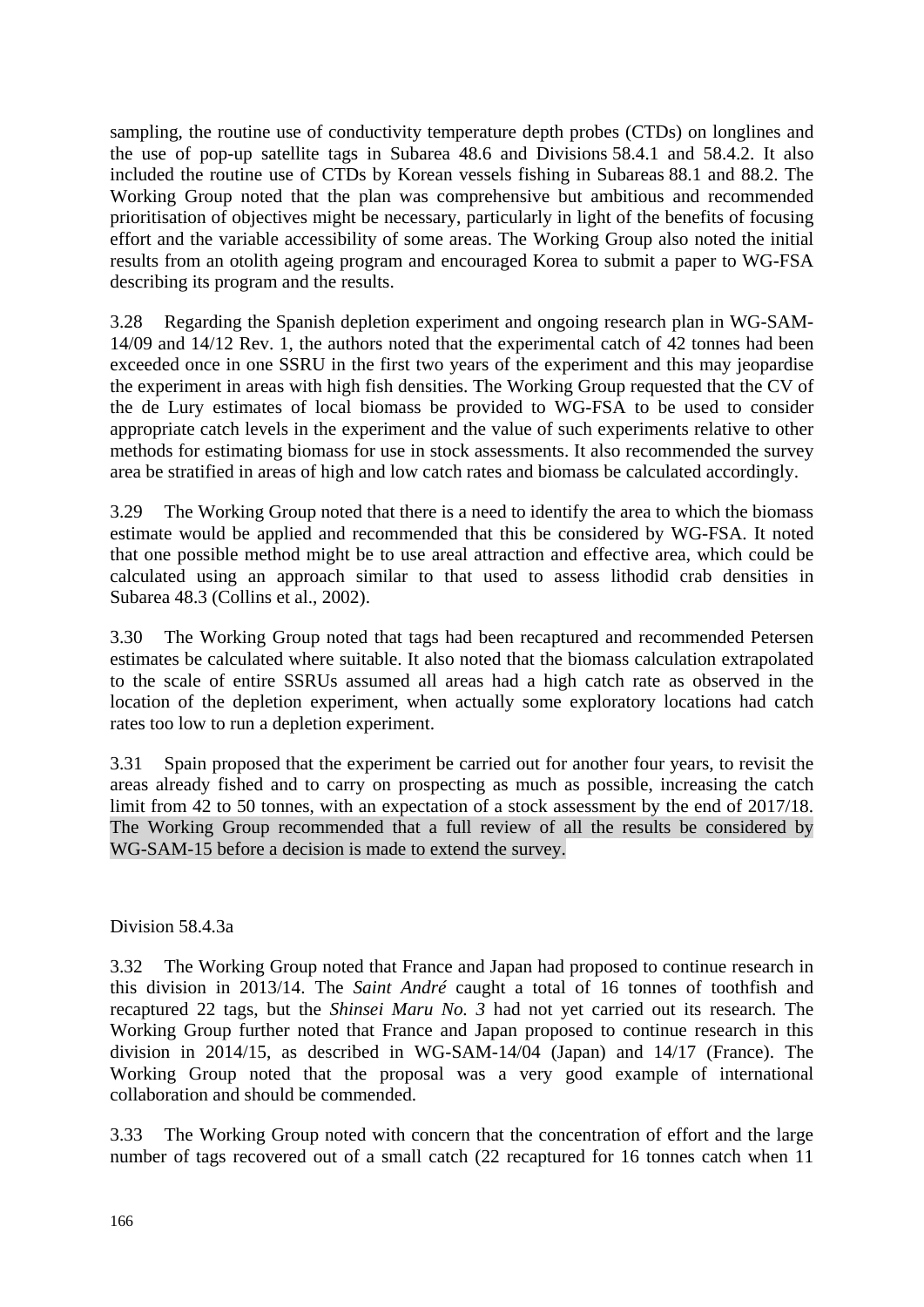were expected for a total catch of 32 tonnes) indicated a high risk of localised depletion and unsustainable exploitation in the west, with no other known areas of high catch-per-unit-effort (CPUE) across the bank.

3.34 The Working Group noted that there had been an error in translation in the French version of CM 33-03 that had led to the by-catch move-on rule being triggered at lower levels of by-catch than in the English version (see also paragraph 5.9). This caused the Frenchflagged vessel to move to areas of lower macrourid by-catch which in turn caused greater spatial aggregation of longline sets.

3.35 The Working Group expressed concern that within the French catch, high levels of skate by-catch were observed in the west and macrourid by-catch in the east, and questioned the viability of fishing in this region with a gear type that has high by-catch rates. However, the Working Group noted that 94% of skates were released alive this season. It noted that in the previous year, fishing with trotline gear had not experienced this problem. It also noted that this was an opportunity to compare gear types and recommended an analysis of the differences between the gear types be carried out to better understand tag-recapture and by-catch rates. The Working Group noted that only five sets were carried out in the eastern area, as it was limited by high macrourid by-catch.

3.36 The Working Group noted that although CPUE was used as a basis for the catch limit in the proposal in WG-SAM-14/04, 11 tags were recaptured last year and 22 so far this season. These tag-recapture rates indicate that local exploitation rates may be substantially higher than the agreed limit of 4% applied for other data-poor fishery research plans. It further noted that the CPUE-based biomass estimate was likely to be biased high, because catch data used in the calculation all derived from a single location at which catch rates were high, but these were extrapolated over the entire area, including to areas in which catch rates are known to be much lower. The Working Group noted that a CASAL stock assessment was in development for this region which will help to address these issues.

3.37 The Working Group recommended France and Japan consider how to refine the research consistent with the agreed framework for research plans in data-poor fisheries (SC-CAMLR-XXXII, Figure 10). The Working Group recommended that a research block should be defined around the location in the western Elan Bank in which tags have been released. Petersen biomass estimates should be used to define a catch limit inside the research block with an appropriate local exploitation rate (i.e. not greater than 4%). Outside the research block (i.e. in the prospecting phase), in order to ensure spread of the effort, the Working Group recommended that a grid survey, similar to that used in Division 58.4.4, be implemented following the conclusion of this year's program.

3.38 The Working Group noted the ongoing research undertaken by France to investigate skate condition and mortality rate and recommended that an analysis of skate by-catch be carried out and presented at WG-FSA, including species-specific spatial analyses and investigating alternative functional forms of the relationship between catch and depth.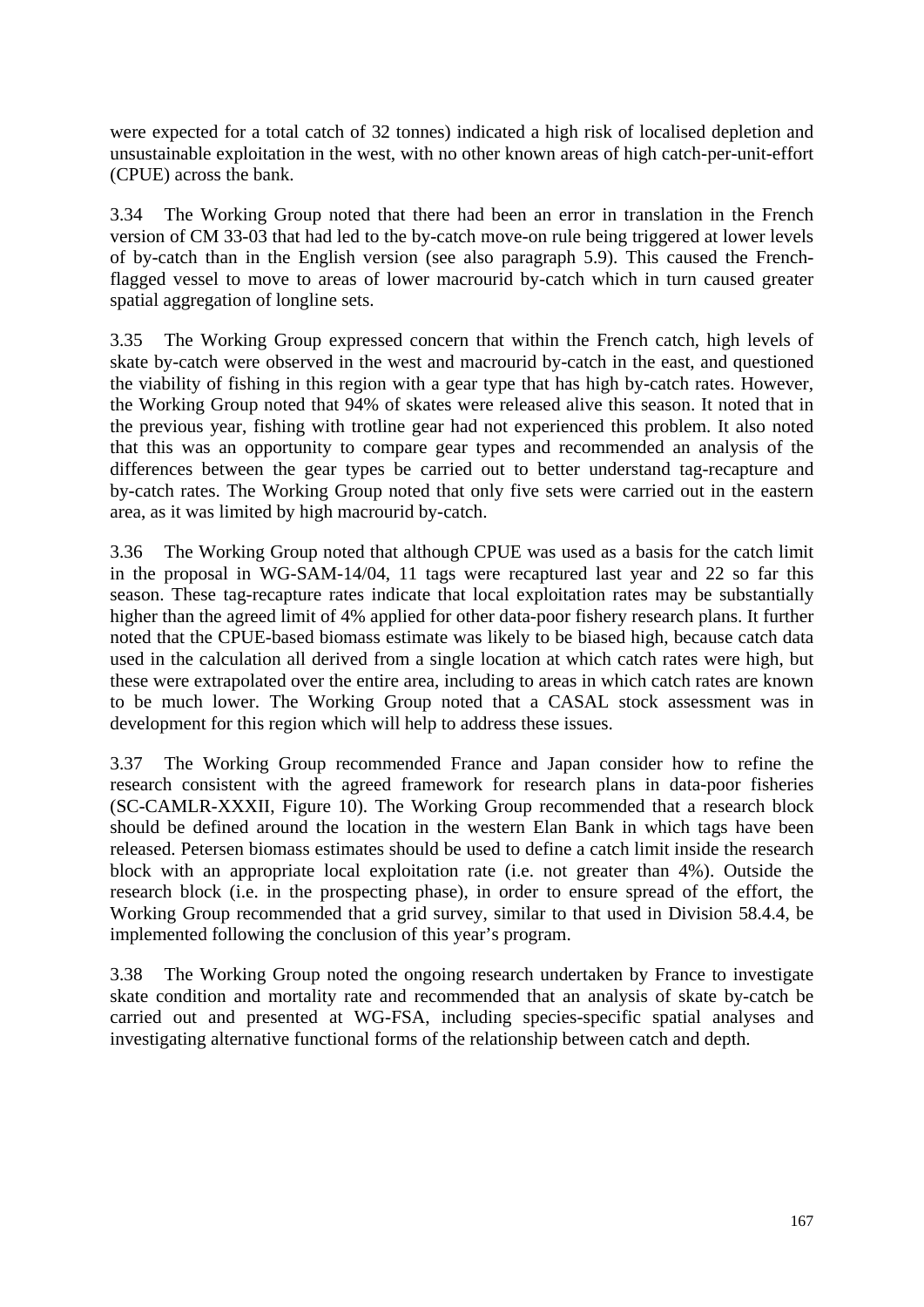## <span id="page-19-0"></span>**Research proposals in other areas (closed areas, areas with zero catch limits, Subareas 88.1 and 88.2)**

# Subarea 48.2

4.1 The Working Group reviewed WG-SAM-14/13 and 14/22, which described a proposed research program by Ukraine to undertake a longline survey of toothfish in Subarea 48.2. The Working Group noted that the proposed survey design in 2014 remains largely unchanged from that initially proposed in 2013 (WG-SAM-13/15). The Working Group recalled that following WG-FSA in 2013 (during the meeting of the Scientific Committee and Commission), several participants of WG-FSA and the Secretariat had worked closely with Ukrainian scientists to modify the proposed research plan in accordance with working group advice (see SC-CAMLR-XXXII, Annex 4, paragraphs 3.14 to 3.21; SC-CAMLR-XXXII, Annex 6, paragraphs 6.70 to 6.79). Some Members noted that the 2014 proposal did not incorporate these modifications. The Working Group recommended that Ukrainian scientists consider incorporating these modifications prior to re-submission of this research plan for consideration by WG-FSA. Specific recommendations include:

- (i) improved stratification of the proposed survey stations by depth
- (ii) reduced distance between stations, for reasons of operational feasibility as well as to more accurately map patterns of toothfish distribution and abundance
- (iii) focusing the research on a smaller region of Subarea 48.2
- (iv) including some consideration of historical harvest and research activities in this area.

4.2 The Working Group recalled conservation measure (CM) 25-02, paragraph 5, in which daytime setting of longlines is prohibited in order to minimise risks of incidental seabird capture. The Working Group expressed concern that the proposed research would involve daytime setting during summer in a location with potentially vulnerable seabird populations, and using a gear type (Spanish line) known to pose considerable risk to seabirds. The Working Group recommended that the proposal be modified to minimise the risk of incidental seabird captures.

4.3 The Working Group noted that two of the proposed survey stations were located inside the South Orkney Islands MPA (CM 91-03) such that research within the MPA should be designed and considered in the context of the MPA research and monitoring plan, with consideration of potential effects of the proposed research activities on the objectives of the MPA in the location of the proposed survey stations. The Working Group recommended that these matters should be referred to WG-EMM.

4.4 The Working Group recalled the agreed framework for research plans in data-poor fisheries (SC-CAMLR-XXXII, paragraphs 3.170, 3.171 and 3.183 and Figure 1). It noted that the proposed research in Subarea 48.2 does not include a plan or likely schedule by which the research will progress to the biomass estimation phase leading to a stock assessment. The Working Group recommended that the proposal be modified so that it is consistent with the advice contained in the data-poor fisheries framework and diagram agreed last year (SC-CAMLR-XXXII, Figure 1).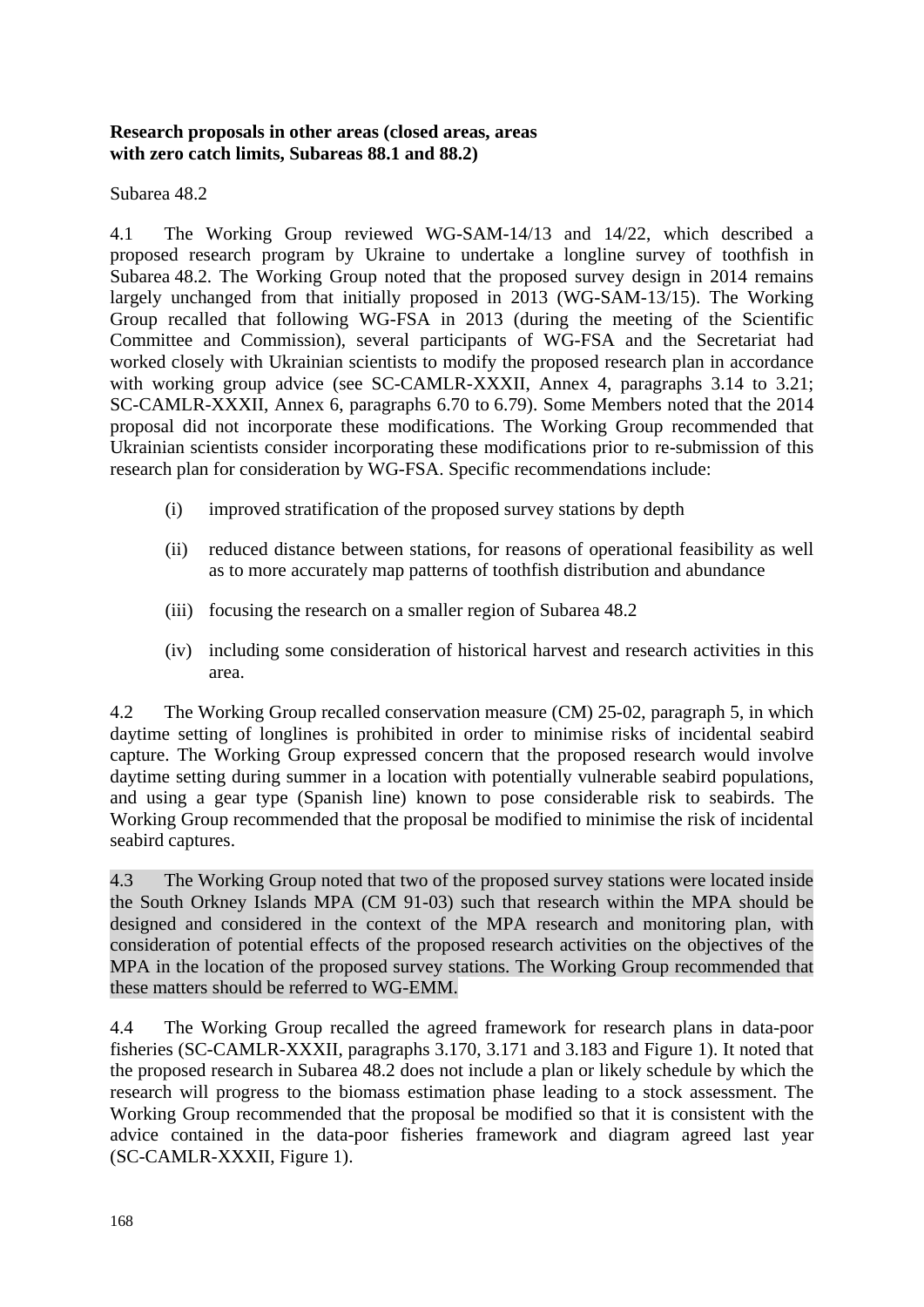4.5 The Working Group recalled the concerns of the Scientific Committee in 2013 regarding the effects of the low tag-overlap statistic achieved by the vessel listed in this proposal in the past (SC-CAMLR-XXXII, paragraphs 3.211 and Annex 6, paragraph 5.4) and encouraged the proponents to include in their proposal a commitment to achieving tag-overlap statistics substantially higher than the minimum level (i.e. 60%) required in exploratory fisheries.

# Subarea 48.5

4.6 The Working Group reviewed a report on year 2 of an ongoing multiyear toothfish research program by Russia in the Weddell Sea in 2014 (WG-SAM-14/05) and considered a proposal to continue that research program in 2015 (WG-SAM-14/07). The Working Group noted that the objectives of this research are consistent with the framework for research in data-poor fisheries leading to stock assessments as agreed in 2013 and recommended that the research continue in 2014/15. The Working Group agreed that the proposed research design for options 1 and 2 was appropriate to achieve the objectives of the research, however, some Members expressed concern that ice conditions in the area of option 3 (i.e. western Weddell Sea) were sufficiently adverse that multiyear research to recover tagged fish in a consistent location may not be possible. The Working Group requested that Russia update the proposal for consideration by WG-FSA.

4.7 The Working Group thanked Russia for the thorough and detailed report of biological sampling and analyses and planned academic publications arising from this research. The Working Group noted interesting characteristics of toothfish diets in relation to by-catch reported in this area. Daggertooth (*Anotopterus pharao*) is unusual in toothfish diets because it is a pelagic fish, whereas blue antimora (*Antimora rostrata*) was notable by its absence in by-catch. The Working Group also noted that catch rates of by-catch species in this location were variable between years, and that by-catch rates were low compared with other toothfish fisheries elsewhere in the CCAMLR area. It encouraged Russian scientists to collaborate with other research in the area to better understand the potentially unique oceanographic and biological characteristics of this location.

4.8 The Working Group noted that the survey design that was implemented in 2013/14 was similar to what had been proposed last year under option 1, except that unfavourable ice conditions had blocked access to about 50% of the predefined research block in which tags were thought to be available for recapture (i.e. biomass estimation phase), and ice conditions also caused other sets outside the research block (i.e. prospecting phase) to be closer together than the originally planned 5 n miles separation distance. The Working Group recommended that the proponents report the level of catch that was taken from inside the research block in 2014 and calculate the number of expected tag recaptures associated with this level of catch, based on local biomass estimates and corresponding local exploitation rates. No tags were recaptured in 2014.

4.9 The Working Group further noted that the following changes may be consistent with the agreed framework for research plans in data-poor fisheries: (i) the research block in option 1 be redrawn to encompass the full extent of the area that had been surveyed in 2013/14 to take account of where tags are now thought to be available for recapture; (ii) the corresponding catch limit inside the research block be adjusted consistent with the decision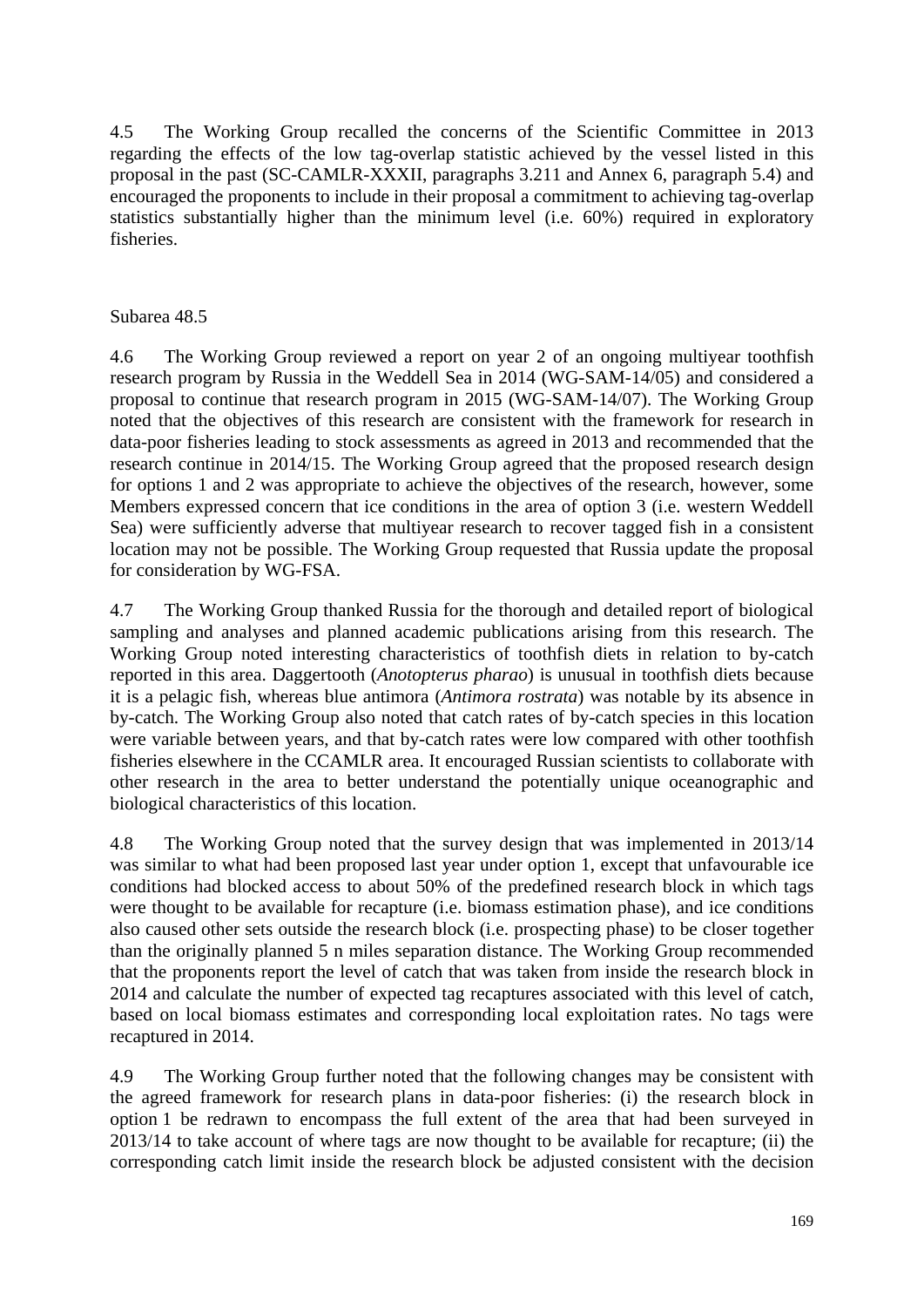criteria for data-poor fisheries research plans (i.e. local exploitation rate not exceeding 4%); and (iii) the corresponding number of tag recaptures expected in 2014/15 be calculated based on updated estimates of local biomass. The Working Group recommended the proponents consider these points and forward the proposal to WG-FSA for further consideration. The Working Group agreed that returning to the research block in option 1 to recover tagged fish was the highest priority for this research.

4.10 The Working Group noted the proposed modification to the spatial design of the research under option 2 to include prospecting phase sets on two nearby seamounts and requested a map of the total area showing all the proposed research areas. The Working Group recommended that the revised proposal be considered by WG-FSA.

4.11 The Working Group agreed that participation by other Members in this research as part of a multi-Member, multi-vessel research program would provide valuable information regarding possible vessel effects and would facilitate more rapid development of a stock assessment (paragraphs 3.4 and 3.5).

4.12 The Working Group also requested that the Scientific Committee consider, consistent with the CCAMLR regulatory framework, whether fishing for *Dissostichus* spp. in Subarea 48.5 be considered an exploratory fishery under CM 21-02.

Division 58.4.4

4.13 WG-SAM-14/14 described a research plan for a longline survey of toothfish in Division 58.4.4 by Japan in 2014/15. WG-SAM-14/18 described a proposal from France to also undertake a research survey in Division 58.4.4. The Working Group endorsed the designs in the proposals and recommended that they be forwarded to WG-FSA for consideration. The Working Group agreed that it would be greatly beneficial for Japan and France to collaborate on this research.

4.14 The Working Group noted that in SSRU 5844D, research to date had not resulted in any tag recaptures, and consequently stock abundance had been estimated using the 'CPUE seabed area analogy' method. Some Members noted that, where CPUE-based estimates are derived from a single vessel, the order and timing of fishing relative to other vessels conducting research fishing could result in increased uncertainty in those CPUE-based estimates. However, the Working Group also noted that IUU fishing is known to occur in this area and may have the same effect.

4.15 Other Members recalled that in the example of research activities in Division 58.4.3a, tag-recapture rates had increased after France commenced research in the area and felt that the involvement of multiple vessels in the research programs where only one vessel has been operating, such as in Division 58.4.4, may accelerate the development of tag-based estimates of abundance. The Working Group noted that the increased tag-recapture rate associated with the French vessel's initiating research in Division 58.4.3a is likely to be because the vessel fished in a spatially constrained location. The Working Group agreed that tag-based estimates are likely to be more robust than those based solely on CPUE.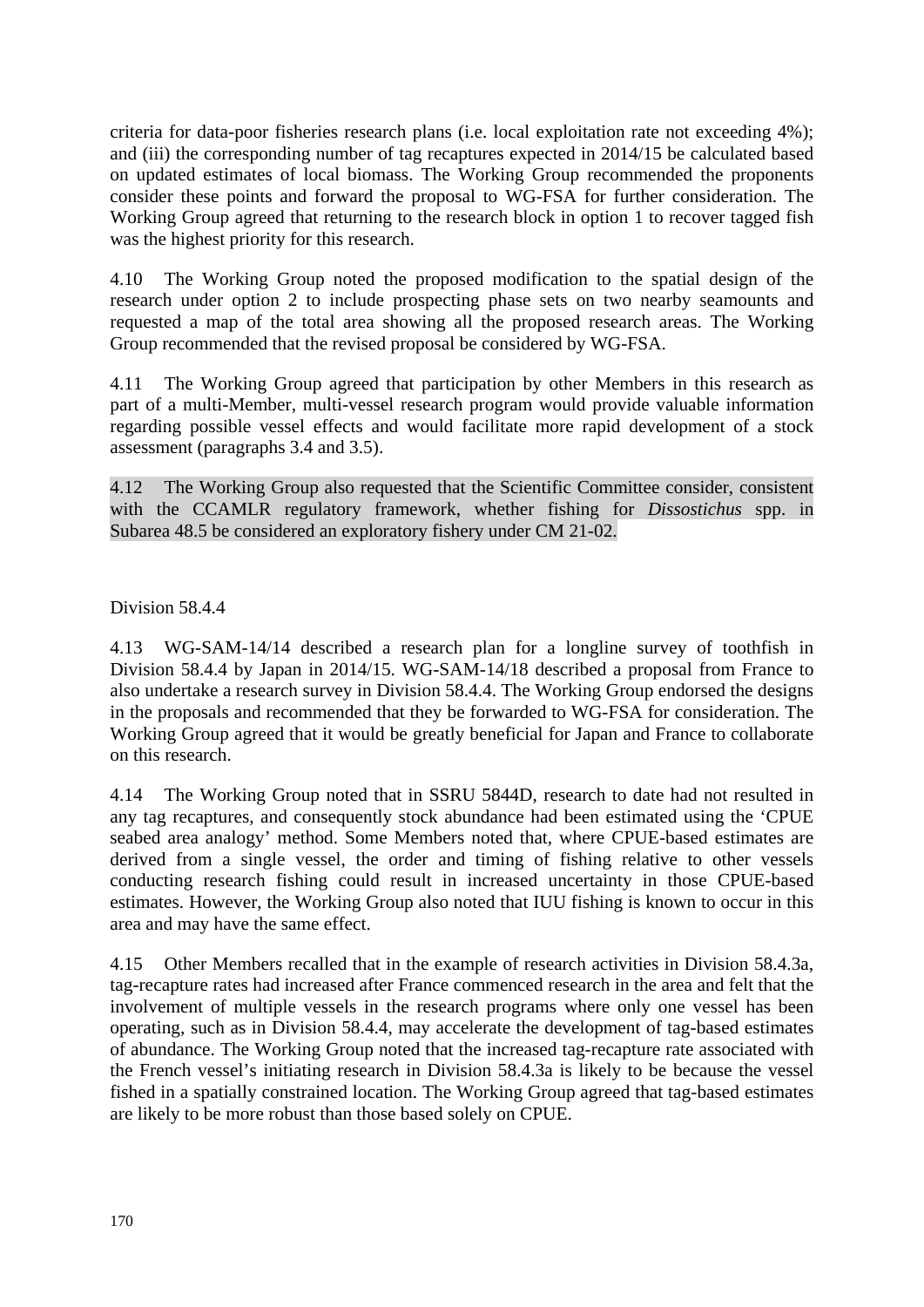Ross Sea region – SSRUs 882A–B

4.16 The Working Group reviewed separate proposals for new research plans in SSRUs 882A–B (WG-SAM-14/06 and 14/34).

4.17 WG-SAM-14/06 presented a proposal by Russia for a multiyear research program on the slope of SSRU 882A. The Working Group recalled that in 2013 the Scientific Committee endorsed the importance of research in this area as a high priority to investigate toothfish distribution and movements and potential implications for stock structure and stock assessment (SC-CAMLR-XXXII, paragraph 3.76iv). The Working Group agreed that the research design proposed in WG-SAM-14/06 was appropriate to address these objectives and was a useful project to implement in the coming year. The Working Group requested that the proposal be forwarded to WG-FSA.

4.18 WG-SAM-14/34 presented a multiyear, multi-Member proposal by New Zealand, Norway and the UK for research in the north of SSRUs 882A–B. The Working Group recalled that in 2013 the Scientific Committee endorsed the importance of research in this area as a high priority to further parameterise the toothfish SPM and reduce potential bias in stock assessment (SC-CAMLR-XXXII, paragraph 3.76iv) and to better understand toothfish spawning dynamics (SC-CAMLR-IM-I, paragraphs 2.31(vii) and 2.32). The Working Group agreed that the research design proposed in WG-SAM-14/34 was appropriate to address these objectives and was a useful project to implement in the coming year.

4.19 In relation to the proposal in WG-SAM-14/34, the Working Group:

- (i) agreed that the proposed cluster design with a minimum inter-cluster separation distance and a maximum number of hooks per cluster was a useful design to deliver adequate spatial coverage of the survey in an area where fishable bathymetry has not yet been mapped
- (ii) questioned whether the option to set very long lines could diminish the statistical power of subsequent analyses (in instances where data is not aggregated into SPM cells)
- (iii) suggested that a shorter maximum line length within clusters be considered by the proponents
- (iv) suggested that the proponents consider adding limited sampling in adjacent areas of SSRU 881C (an area open to fishing within which commercial data is available) using the standardised survey gear to enable calibration between research catch rates in the survey area and adjacent commercial fishery data
- (v) requested that a revised proposal be submitted to WG-FSA
- (vi) discussed the proposed tagging rate of 3 fish per tonne and noted that because the primary research objective is to map fishable habitat and characterise the distribution, abundance and population characteristics of the toothfish population in new locations, tagging is a secondary priority, and returning to recapture tags in the same location in subsequent years may be of lesser priority than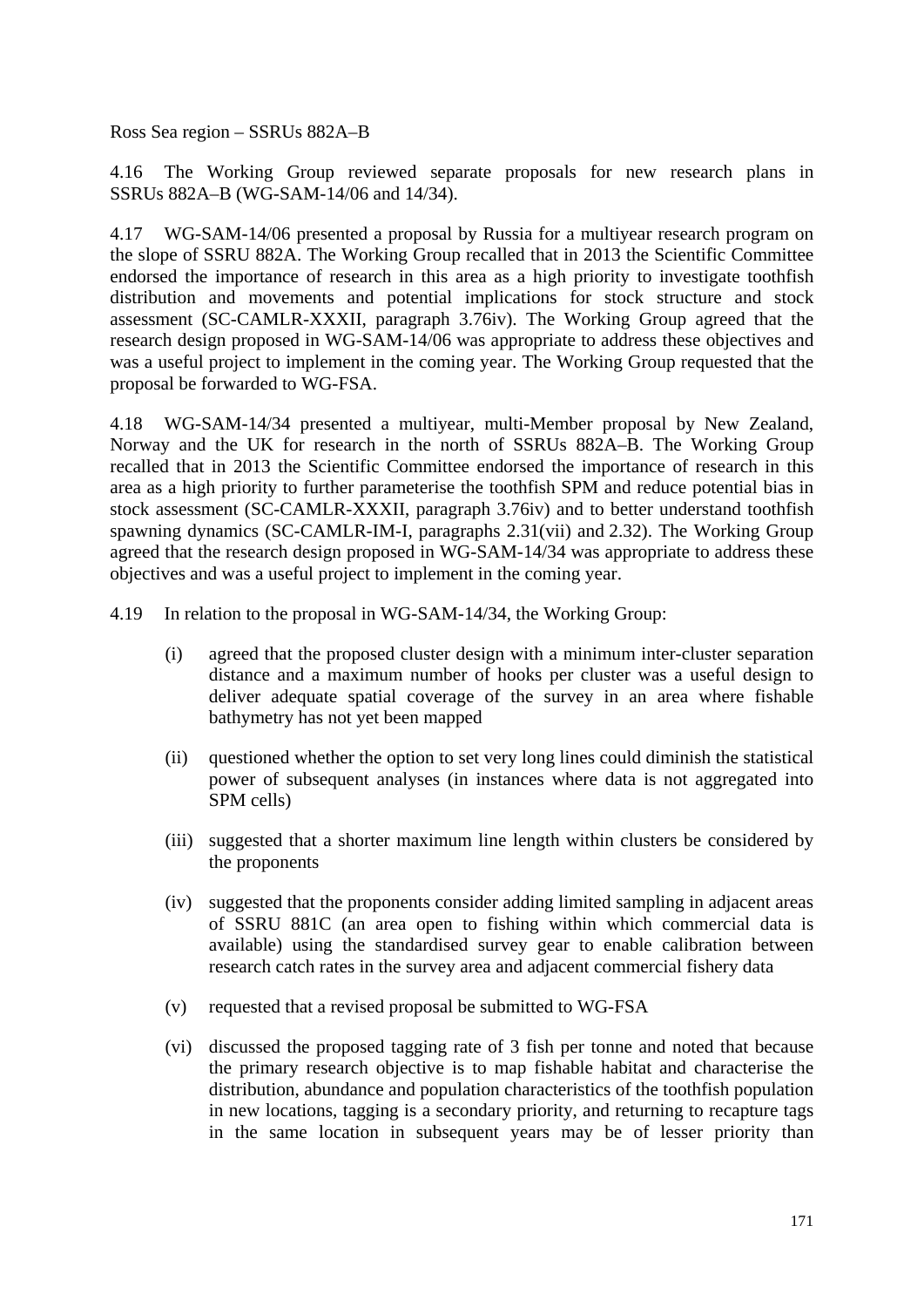continuing to map fishable habitats across all survey strata. However, releasing tagged fish in these areas can be expected to generate improved knowledge of toothfish movements and stock structure

- (vii) noted that in this area where the average fish size is expected to be large, 3 fish per tonne implies tagging approximately every 10th fish. The maximum achievable tagging rate without compromising tagging performance (i.e. potentially resulting in increased tagging mortality and associated stock assessment bias, see also paragraph 3.18) is unknown, and may be variable in different contexts
- (viii) recommended that an appropriate tagging rate should be considered by WG-FSA.

4.20 The Working Group noted that proposals set out in WG-SAM-14/06 and 14/34 would benefit from collaboration between New Zealand, Norway, Russia and the UK. The Working Group recommended that these Members work together to further harmonise the two proposals, to the extent possible, in advance of WG-FSA-14, and continue their collaboration in the implementation and analysis stages of both research plans. Specifically, the Working Group recommended that proponents consider working together to ensure: (i) gear standardisation between vessels; (ii) collection of a consistent suite of biological data and specimens for further analysis; (iii) collection of improved bathymetric data of the survey areas; and (iv) adequate spatial spread of fishing effort across the survey areas.

4.21 The Working Group noted that fish in SSRUs 882A–B are considered to be part of the Ross Sea region stock, for which a stock assessment and precautionary catch limits currently exist. Therefore, while some aspects of these research designs are similar to those prescribed under the framework for data-poor fisheries, the objectives of the research proposals described in WG-SAM-14/06 and 14/34 are different from those in data-poor areas.

4.22 The Working Group recalled previous advice that SSRU 882A could potentially be opened and managed as part of the Ross Sea fishery (SC-CAMLR-XXXI, paragraph 9.30) and that the boundaries of CM 41-09 should be revised so that catches in Subarea 88.1 and SSRUs 882A–B are managed under a single conservation measure commensurate with the Ross Sea fishery stock assessment (SC-CAMLR-XXXII, paragraph 3.160). On this basis, the Working Group requested that WG-FSA consider an appropriate mechanism to account for the catches required in these research plans.

4.23 The Working Group noted that new information collected under these research plans would be useful to parameterise the toothfish SPM in locations for which data are currently unavailable, thus improving current understanding of toothfish life cycle dynamics in the Ross Sea region with implications for improved stock assessment and management (WG-SAM-14/31).

Ross Sea region – toothfish sub-adult survey

4.24 The Working Group reviewed the results of the third year of a standardised survey for sub-adult toothfish on the southern Ross Sea shelf (WG-SAM-14/24) and a proposal by New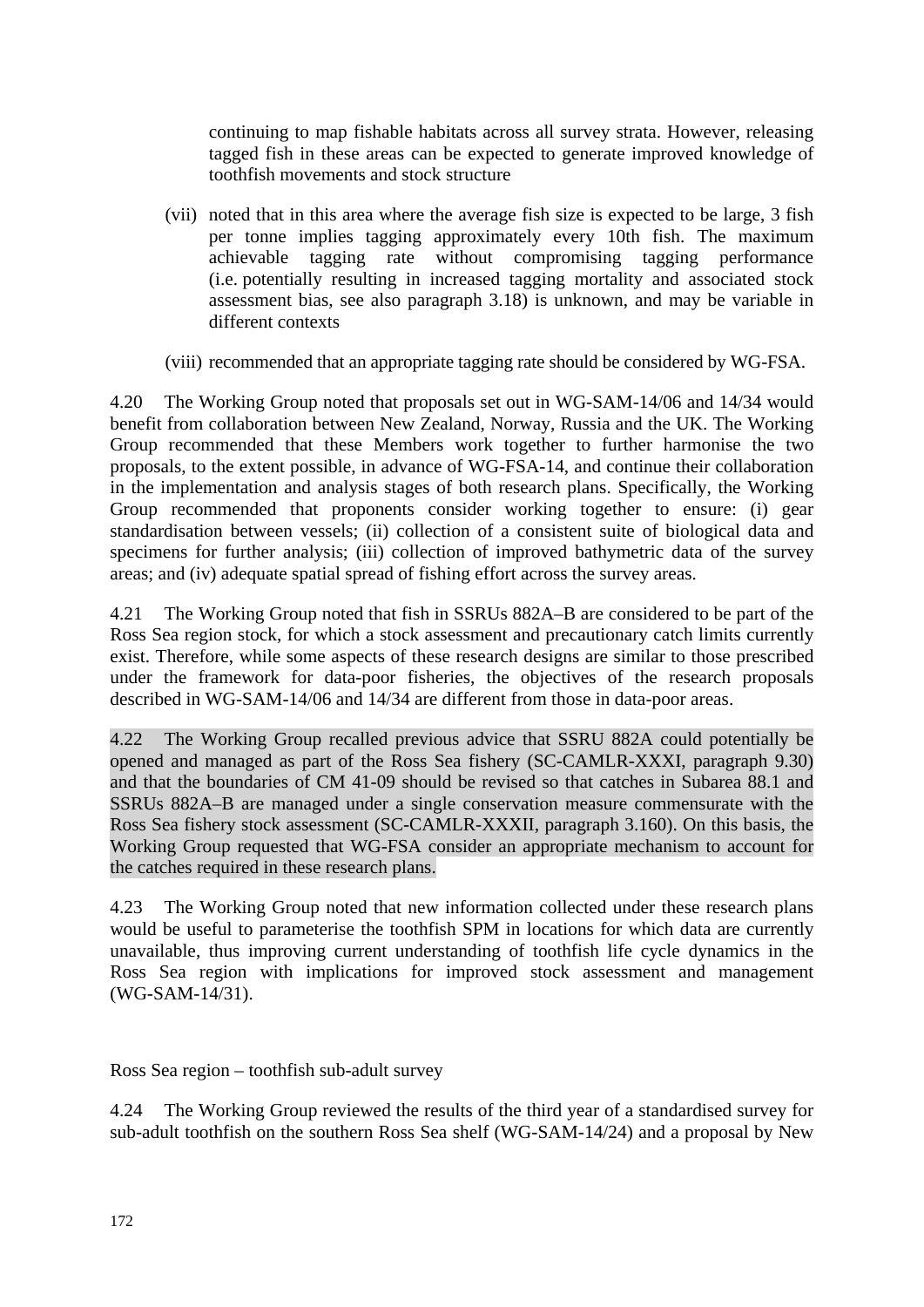Zealand to continue that survey for a fourth year (WG-SAM-14/25). The Working Group agreed that the proposed survey design for 2015 was consistent with these objectives and recommended that the survey be implemented in accordance with this design.

4.25 The Working Group noted that peak cohorts in the plotted age frequencies from the first three years' surveys appear to shift by one year annually, suggesting that the survey is potentially able to track YCS and could provide information on recruitment variability. The Working Group discussed to what extent analysis of commercial fishery data could be adequate for the same purpose. The Working Group recalled that this analysis had been attempted when the sub-adult survey was first proposed, and at that time there was no interpretable signal apparent in the commercial fishery data, probably due to inconsistent spatio–temporal fishing patterns and/or variable gear selectivities between vessels. The Working Group agreed that repeating this analysis now, to enable comparison with the results obtained from the first three years of survey data, would be useful, and the results of this analysis will enable evaluation of the ongoing utility of this survey.

4.26 The Working Group noted that the purpose of the 'exploratory' (non-core) survey strata is to explore new areas in order to identify potential locations with high abundances of sub-adult toothfish, which may be considered as additional core survey strata in future. However, secondary research objectives may also be achieved incidentally by sampling toothfish in particular locations of interest. For example, the exploratory stratum in the extreme southwest Ross Sea in 2013 did not reveal high densities of sub-adult toothfish, but did reveal considerable numbers of larger toothfish in McMurdo Sound, an area in which toothfish population dynamics have been the subject of considerable interest. The Working Group agreed that, while monitoring larger toothfish is not the primary objective of the subadult survey, continued limited monitoring in this location may be of considerable value, especially in concert with new research and monitoring of potential toothfish predators in the same area (i.e. see WG-EMM-14/52).

4.27 The Working Group noted that one potential future exploratory stratum is located in the south of SSRU 882A, near the survey location proposed in WG-SAM-14/06. The Working Group noted that if it were possible to standardise gear deployments between vessels, vessels conducting research on the shelf and slope of SSRU 882A could productively contribute also to the sub-adult survey in the future.

Subareas 48.1 and 48.2

4.28 Dr Arata informed the Working Group that Chile intends to undertake a trawl survey for demersal finfish in Subareas 48.1 and 48.2 to monitor the recovery of fish stocks such as *Champsocephalus gunnari* and *Notothenia rossii* during 2014/15. The Working Group noted that this proposal had been reviewed by both WG-SAM and WG-FSA in 2013 (WG-SAM-13/14 and WG-FSA-13/10 respectively), and that due to logistical difficulties, the survey could not be undertaken in 2013/14, but would instead be conducted in 2014/15 using a different vessel. The Working Group recommended that the proposal to undertake the survey be updated and submitted for consideration by WG-FSA.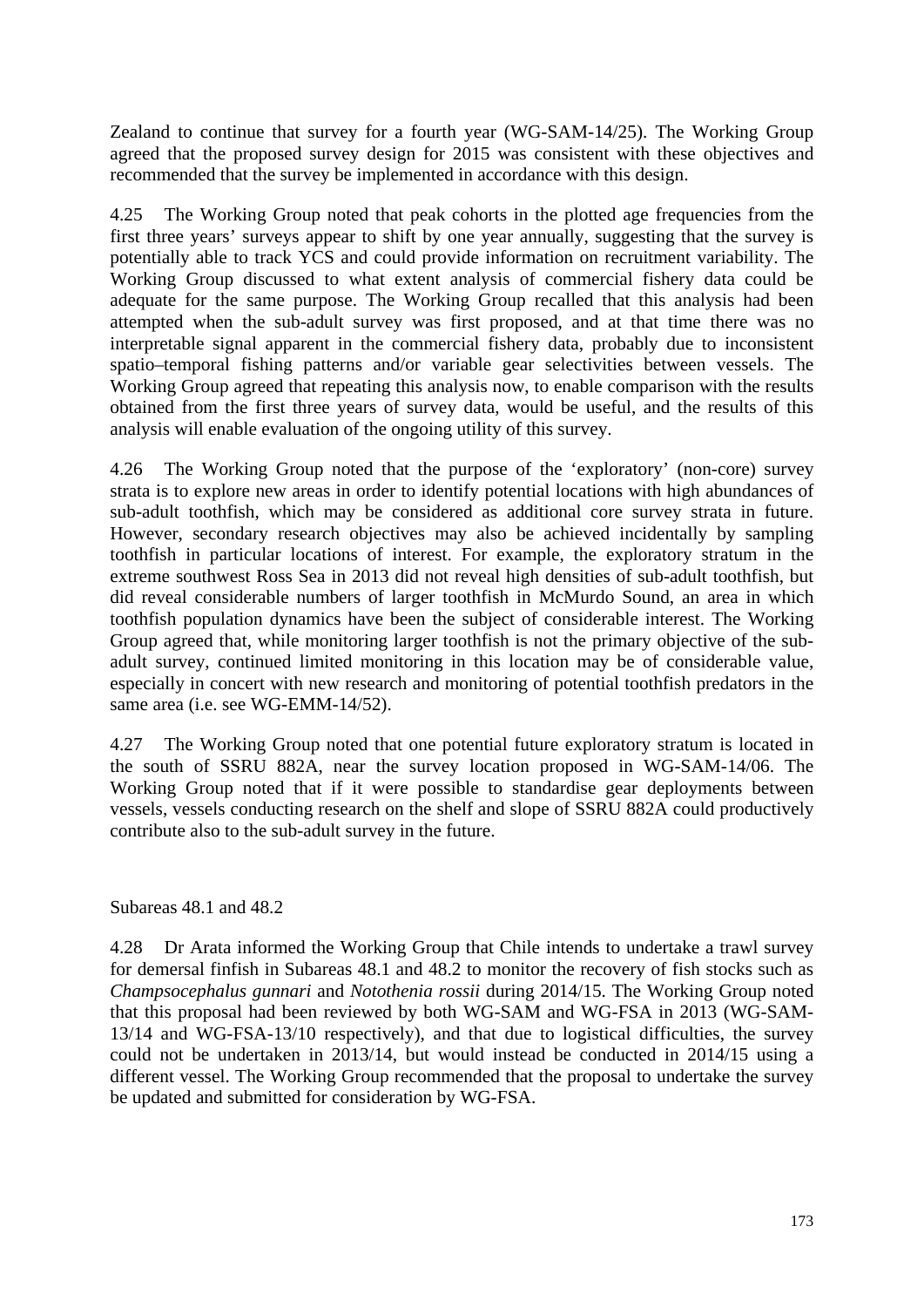# <span id="page-25-0"></span>**Other business**

Fishery capacity

5.1 An analysis of capacity-related issues, using information derived from the CCAMLR C2 catch-and-effort data from the Ross Sea toothfish fishery was presented in WG-SAM-14/19. The analysis provided a series of metrics that CCAMLR could use to assess and monitor capacity and capacity utilisation.

5.2 The Working Group agreed that there was no evidence of overcapacity in the metrics presented but noted that no target capacity has been defined against which to assess fishery performance. The Secretariat was requested to provide annual reports of the metrics of capacity and capacity utilisation in order to monitor trends in capacity in exploratory toothfish fisheries. In addition, the Secretariat was also asked to include a measure of potential daily fishing capacity as a function of the catch limit for an area in order to identify situations where the catch limit could potentially be taken before any data are available with which to forecast the closure of that fishery (SC-CAMLR-XXXII, Annex 4, paragraphs 4.28 and 4.29).

5.3 The Working Group recognised that such simplified indices which summarise complex interactions need to be interpreted in the context of specific knowledge of the region and/or fishery in question and recommended that work to determine additional metrics of capacity be continued.

5.4 Dr Petrov made the following statement:

'The document (WG-SAM-14/19), submitted by the EU, does not include any proposals on toothfish fishery area expansion for research purposes and opening of fishing grounds closed for the time being.

Simulated conditions, in particular closed small-scale research units (SSRUs), are among the fundamental reasons of fleet concentration in the CCAMLR fishing grounds. Discussing the question of overcapacities in the CCAMLR zone, Russian scientists concur that all closed SSRUs should be opened, as we announced during the meetings of the Scientific Committee and Commission previously (SC-CAMLR-IM-I/03; SC-CAMLR-IM-I/04; SC-CAMLR-IM-I/05; SC-CAMLR-IM-I/06; WG-FSA-13/12; WG-FSA-13/13; SC-CAMLR-XXXII/06). After they recommend to analyse fishing conditions for studying a risk of overcapacity there.

We consider that the recommendations on overcapacity given by the EU are eligible when analysis of fishing capacities covering entire area without closed SSRUs is carried out. It is certain that new results will suspend a question of fishing capacities in the years.'

# Fishery Reports

5.5 The Working Group recognised the important role of the Fishery Reports as a central source of reference material for scientists engaged in the work of the Scientific Committee. It agreed that a consistent format for the Fishery Reports that presented the key pieces of information for a fishery should include a general description and background information on the fishery, details of current management advice and details of the assessment or progress in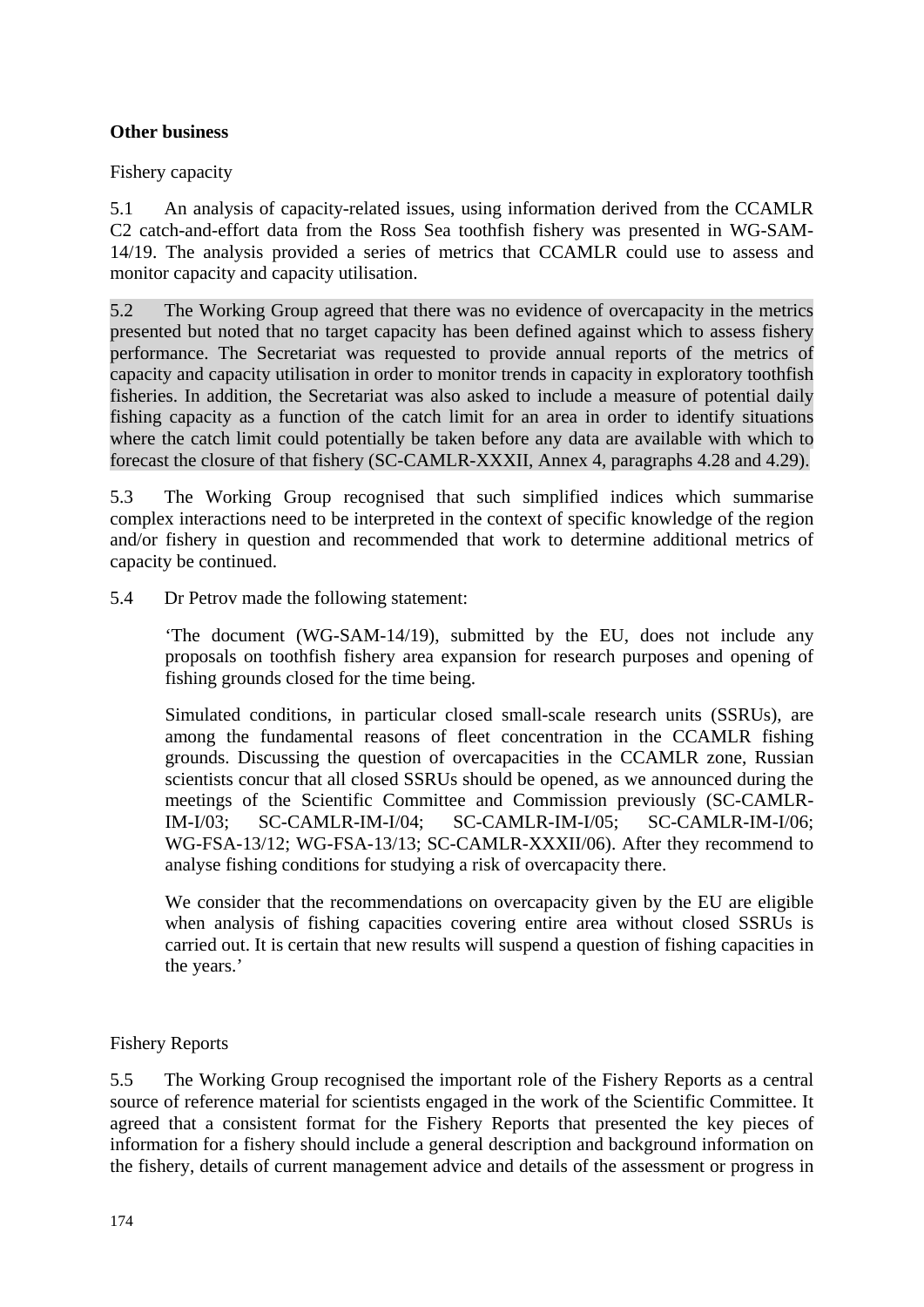<span id="page-26-0"></span>research designed to lead to an assessment. The Working Group also noted that, apart from the routine update of the tables and figures by the Secretariat, the bulk of the Fishery Report should remain largely unchanged between years. It also noted this would reduce the workload associated with the translation of the reports (CCAMLR-XXXII, Annex 7).

5.6 In considering the content and format of the Fishery Reports, the Working Group also agreed that an executive summary of each Fishery Report would be a useful addition to the more detailed presentation of the reports itself.

5.7 The presentation of the details of the assessment and/or progress in research could be used to produce a 'fishery data dashboard' on the CCAMLR website that provided agreed fishery indicators and a summary of the status, assessment and catch limits in place for each fishery.

## Stock assessment course

5.8 The Working Group noted the suggestion from WG-FSA on the desirability of broadening the knowledge base of CCAMLR's approach to assessments and in particular in the use of CASAL software (SC-CAMLR-XXXII, Annex 6, paragraphs 11.1 and 11.2). The Working Group welcomed the offer from New Zealand to run a CASAL training course at the CCAMLR Secretariat immediately prior to WG-FSA-14. New Zealand scientists agreed to provide an SC CIRC outlining the content of the course and inviting participation from Members.

#### Translation of CM 33-03

5.9 Noting that discussion of the potential for triggering a closure in an SSRU as a result of macrourid by-catch in the decisions on fishing location in Division 58.4.3a, Mrs A. Relot (France) informed the Secretariat of an inconsistency in the different language versions of CM 33-03. Specifically, the English version of CM 33-03, paragraph 6, referred to 'each' of the two 10-day periods, whereas the French language version referred to 'one' of the 10-day periods. The Secretariat apologised for this mistranslation and confirmed that the Frenchlanguage version had now been revised and was consistent with the English version (paragraph 3.34).

# **Advice to the Scientific Committee**

6.1 The Working Group's advice to the Scientific Committee and its working groups is summarised below; the body of the report leading to these paragraphs should also be considered:

- (i) Integrated assessments of toothfish
	- (a) version control (paragraph 2.29)
	- (b) external review (paragraph 2.33)
	- (c) future work (paragraph 2.41).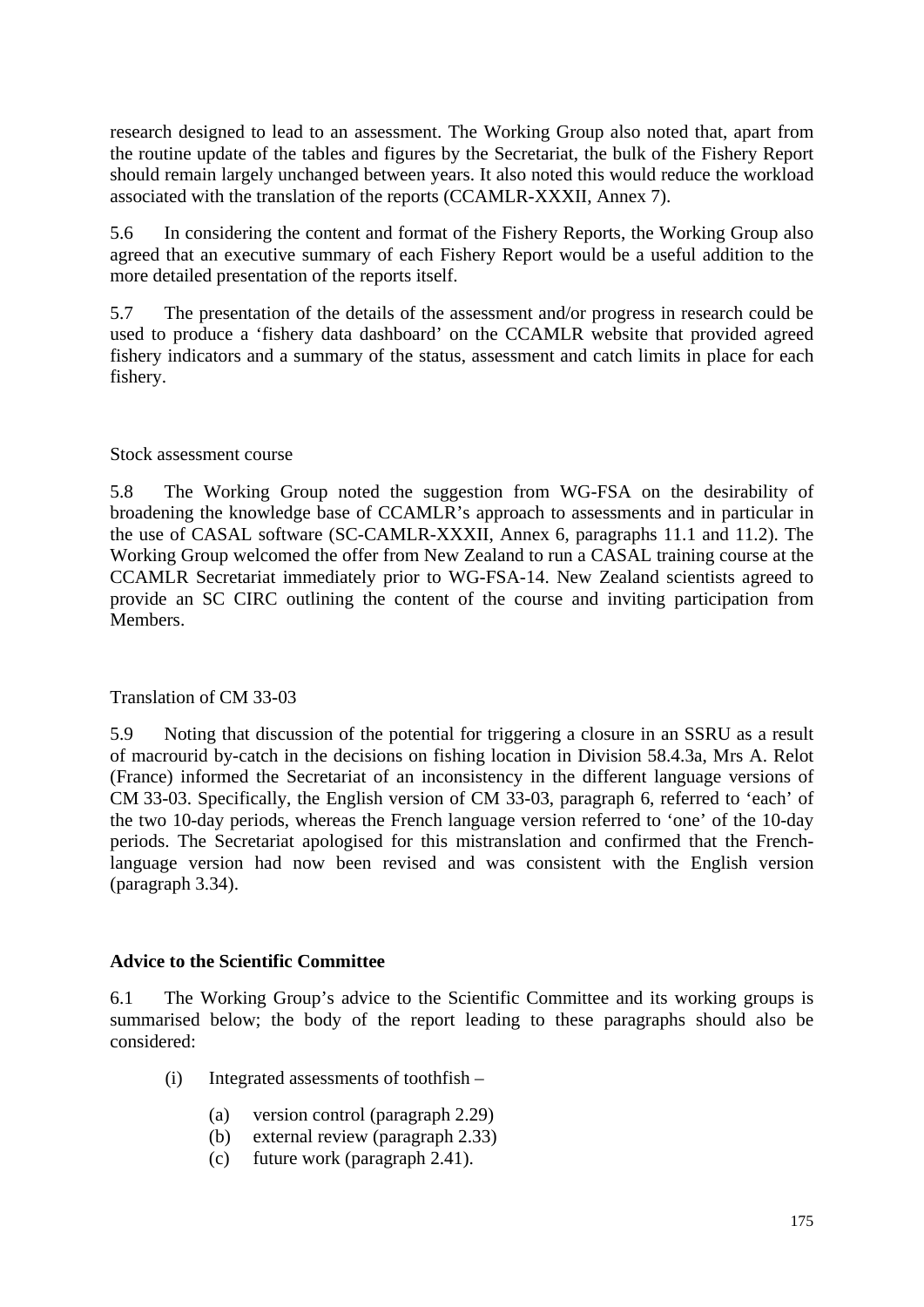- <span id="page-27-0"></span>(ii) Research plans for exploratory fisheries for toothfish in Subareas 48.6 and 58.4 –
	- (a) general (paragraphs 3.2, 3.3 and 3.5)
	- (b) Subarea 48.6 (paragraphs 3.14, 3.17, 3.20 and 3.22)
	- (c) Divisions 58.4.1 and 58.4.2 (paragraph 3.31).
- (iii) Scientific research proposals for toothfish in other areas
	- (a) Subarea 48.2 (paragraph 4.3)
	- (b) Subarea 48.5 (paragraph 4.12)
	- (c) Ross Sea region (paragraph 4.22).
- (iv) Other matters
	- (a) Fishery capacity (paragraph 5.2).

#### **Adoption of the report and close of the meeting**

7.1 The report of the meeting of WG-SAM was adopted.

7.2 In closing the meeting, Dr Hanchet thanked the participants for their contributions to the meeting and their work during the intersessional period, the subgroup coordinators for facilitating discussions, the rapporteurs for preparing the report and the Secretariat for its support. Dr Hanchet also thanked INACH for hosting the meeting and Dr Arata and colleagues for their kind hospitality and assistance during the meeting. Dr Hanchet's term as Convener of WG-SAM ended with this meeting.

7.3 Dr Constable, on behalf of the Working Group, thanked Dr Hanchet for his outstanding role as convenor of WG-SAM. The Working Group was very thankful to Dr Hanchet for taking this role and for his significant contribution to the work of WG-SAM, the Scientific Committee and the Commission.

#### **References**

- Agnew, D., G.P. Kirkwood, J. Pearce and J. Clark. 2006. Investigation of bias in the mark– recapture estimate of toothfish population size at South Georgia. *CCAMLR Science*, 13: 47–63.
- Collins, M.A., C. Yau, F. Guilfoyle, P. Bagley, I. Everson, I.G. Priede and D. Agnew. 2002. Assessment of stone crab (Lithodidae) density on the South Georgia slope using baited video cameras. *ICES J. Mar. Sci*., 59 (2): 370–379, doi: 10.1006/jmsc.2001.1167.
- de la Mare, W.K., R. Williams and A. Constable. 1998. An assessment of the mackerel icefish (*Champsocephalus gunnari*) off Heard Island. *CCAMLR Science*, 5: 79–101.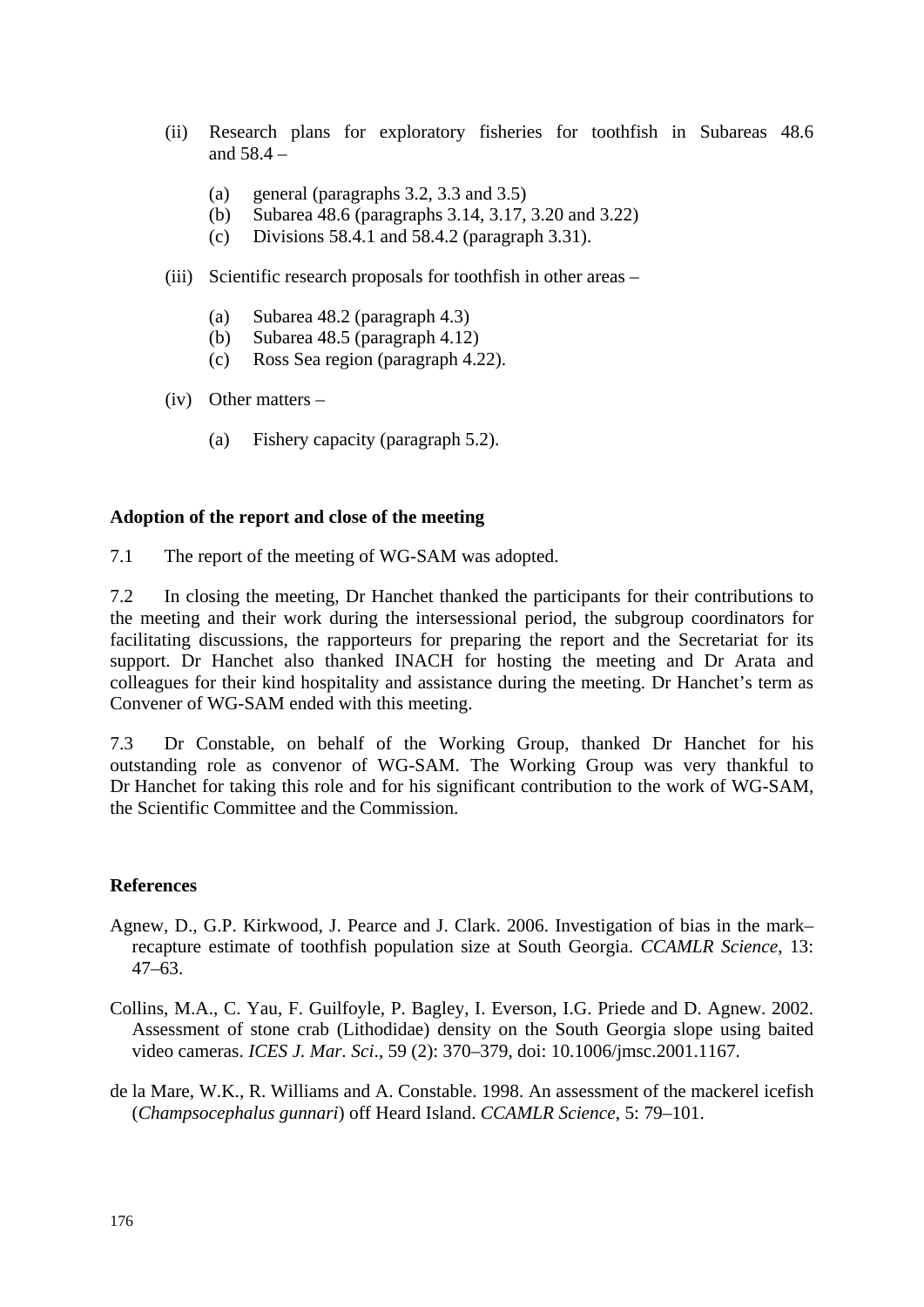- Mormede, S. and A. Dunn. 2013. Quantifying vessel performance in the CCAMLR tagging program: spatially and temporally controlled measures of tag-detection rates. *CCAMLR Science*, 20: 73–80.
- Welsford, D. 2011. Evaluating the impact of multi-year research catch limits on overfished toothfish populations. *CCAMLR Science*, 18: 47–55.
- Welsford, D.C. and P.E. Ziegler. 2013. Factors that may influence the accuracy of abundance estimates from CCAMLR tag-recapture programs for *Dissostichus* spp. and best practice for addressing bias. *CCAMLR Science*, 20: 63–72.
- Ziegler, P.E. 2013. Influence of data quality and quantity from a multiyear tagging program on an integrated fish stock assessment. *Can. J. Fish. Aquat. Sci*., 70: 1031–1045.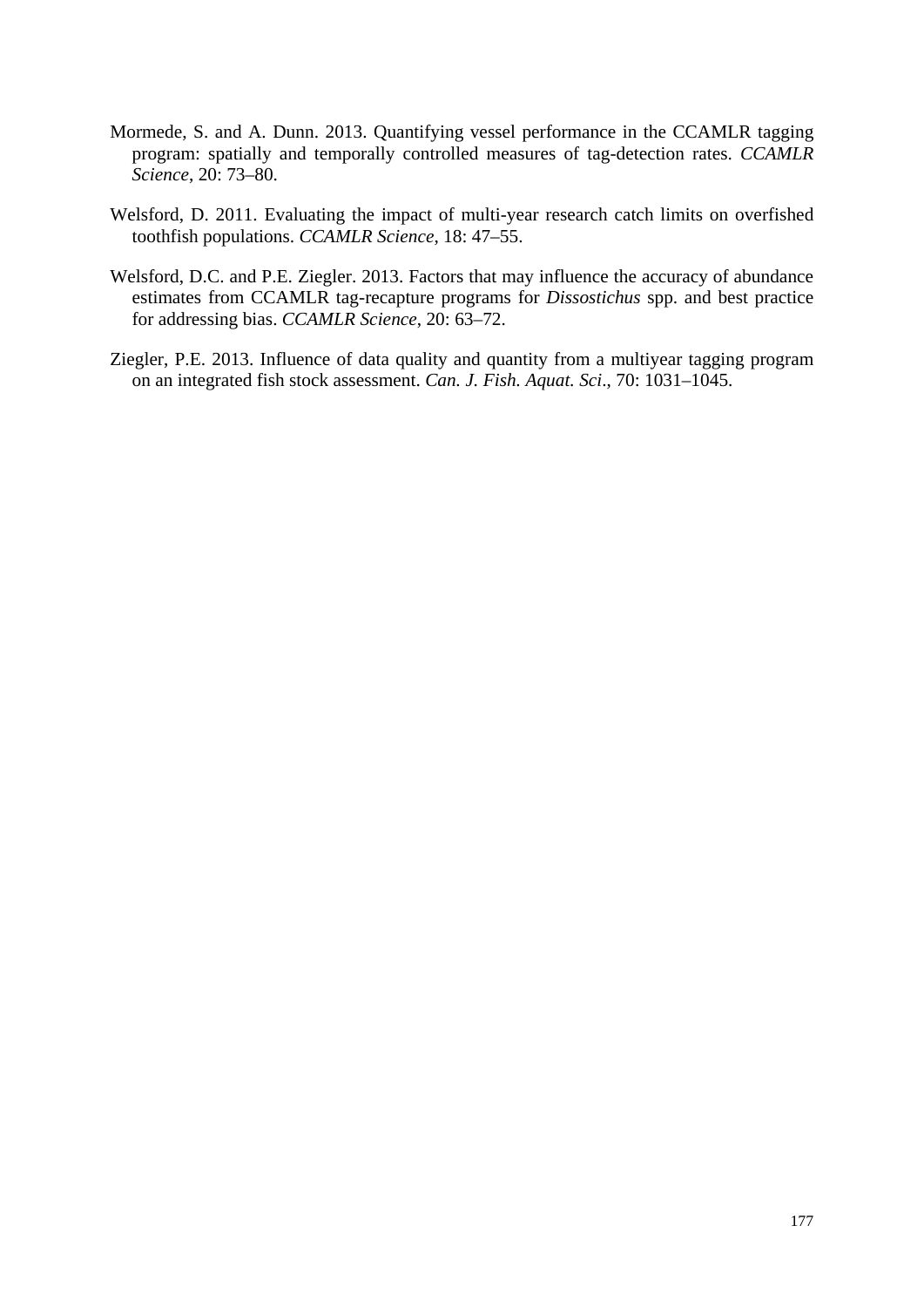# **List of Participants**

Working Group on Statistics, Assessments and Modelling (Punta Arenas, Chile, 30 June to 4 July 2014)

<span id="page-29-0"></span>

| <b>Convener</b>  | Dr Stuart Hanchet<br>National Institute of Water and Atmospheric Research Ltd<br>(NIWA)                                          |
|------------------|----------------------------------------------------------------------------------------------------------------------------------|
|                  | s.hanchet@niwa.co.nz                                                                                                             |
| <b>Argentina</b> | Mr Emiliano Jorge Di Marco<br>Instituto Nacional de Investigación y Desarrollo Pesquero<br>(INIDEP)<br>edimarco@inidep.edu.ar    |
|                  | Mrs Patricia Alejandra Martinez<br>Instituto Nacional de Investigación y Desarrollo Pesquero<br>(INIDEP)<br>gaspaton51@gmail.com |
| <b>Australia</b> | Dr Andrew Constable<br>Australian Antarctic Division, Department of the<br>Environment<br>andrew.constable@aad.gov.au            |
|                  | Dr Dirk Welsford<br>Australian Antarctic Division, Department of the<br>Environment<br>dirk.welsford@aad.gov.au                  |
|                  | Dr Philippe Ziegler<br>Australian Antarctic Division, Department of the<br>Environment<br>philippe.ziegler@aad.gov.au            |
| <b>Chile</b>     | Dr Javier Arata<br>Instituto Antártico Chileno<br>jarata@inach.cl                                                                |
| <b>France</b>    | Mrs Aude Relot<br>Oceanic Développement<br>a.relot@oceanic-dev.com                                                               |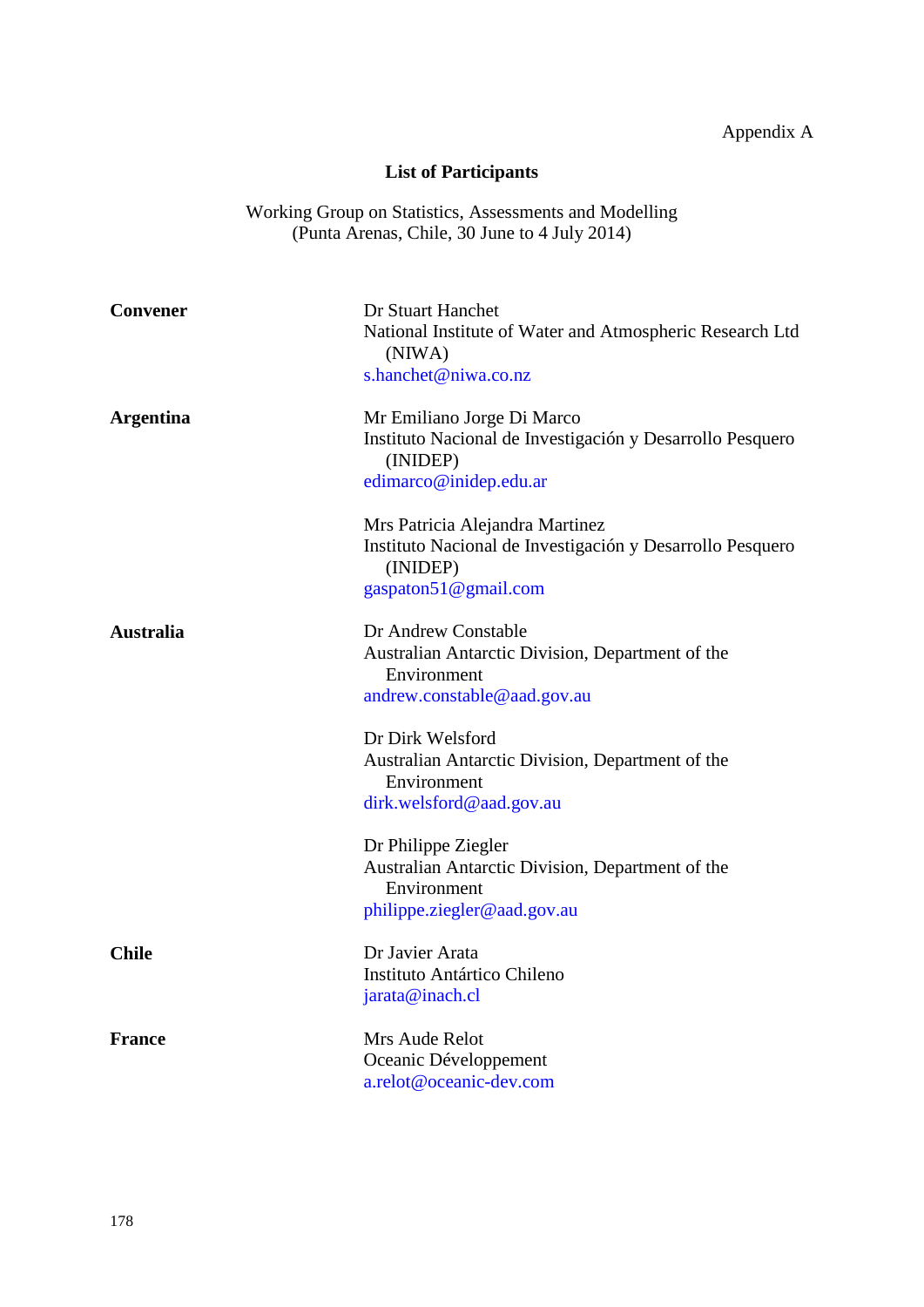|                    | Mr Romain Sinegre<br>Muséum national d'Histoire naturelle<br>romainsinegre@gmail.com                                 |
|--------------------|----------------------------------------------------------------------------------------------------------------------|
| Japan              | Mr Kei Hirose<br>Taiyo A & F Co. Ltd<br>kanimerokani@yahoo.co.jp                                                     |
|                    | Dr Taro Ichii<br>National Research Institute of Far Seas Fisheries<br>ichii@affrc.go.jp                              |
|                    | Dr Takaya Namba<br>Taiyo A & F Co. Ltd<br>takayanamba@gmail.com                                                      |
|                    | Mr Junichiro Okamoto<br>Japan Overseas Fishing Association<br>jokamoto@jdsta.or.jp                                   |
|                    | Dr Kenji Taki<br>National Research Institute of Far Seas Fisheries<br>$\text{taking} @$ affrc.go.jp                  |
| Korea, Republic of | Mr Hyun Jong Choi<br>Sunwoo Corporation<br>hjchoi@swfishery.com                                                      |
|                    | Mr TaeBin Jung<br>Sunwoo Corporation<br>tbjung@swfishery.com                                                         |
|                    | Dr Jong Hee Lee<br>National Fisheries Research and Development Institute<br>jonghlee@korea.kr                        |
|                    | Dr Inja Yeon<br>National Fisheries Research and Development Institute<br>ijyeon@korea.kr                             |
| <b>New Zealand</b> | Dr Rohan Currey<br>Ministry for Primary Industries<br>rohan.currey@mpi.govt.nz                                       |
|                    | Dr Sophie Mormede<br>National Institute of Water and Atmospheric Research Ltd<br>(NIWA)<br>sophie.mormede@niwa.co.nz |
|                    |                                                                                                                      |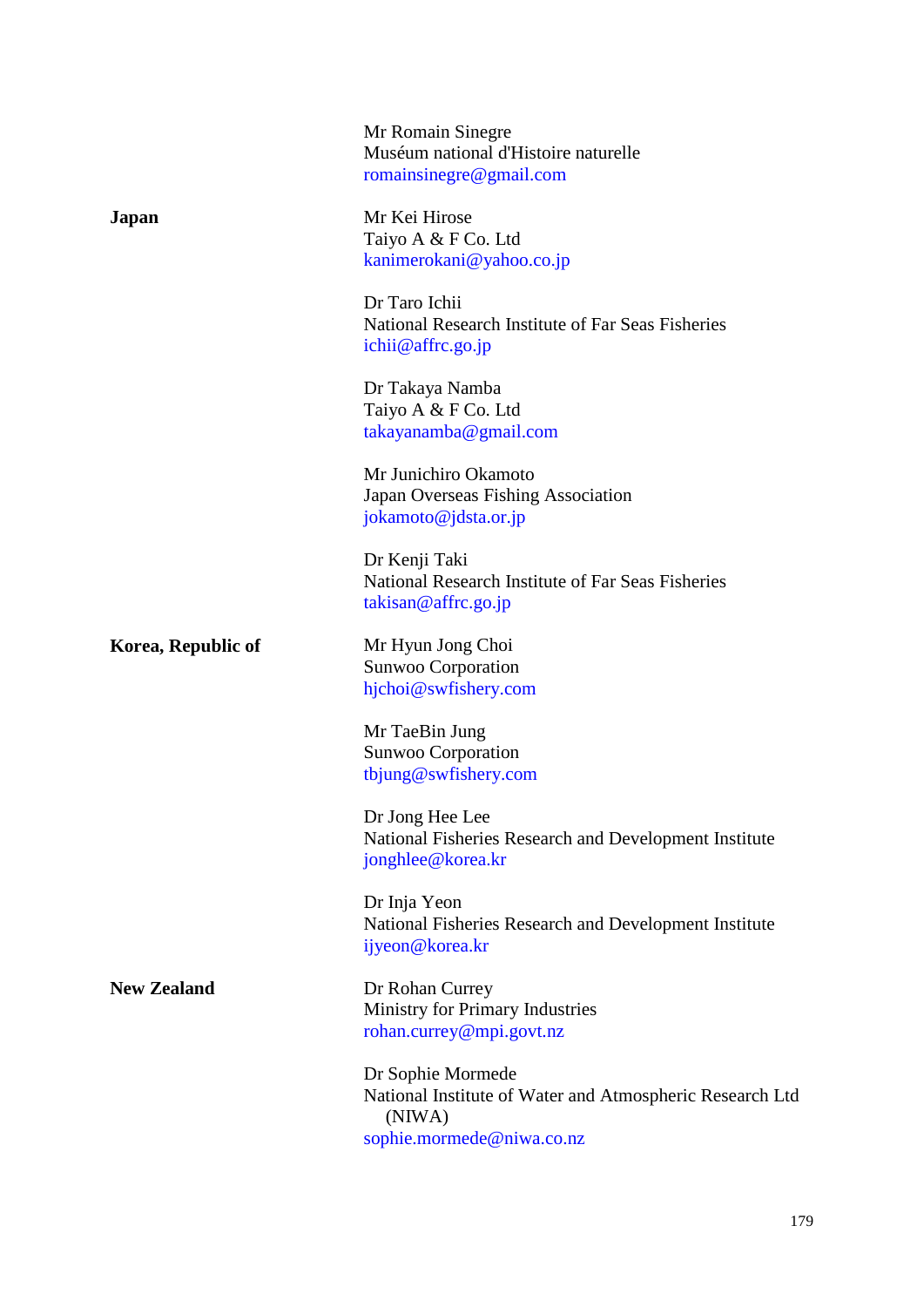|                           | Dr Steve Parker<br>National Institute of Water and Atmospheric Research Ltd<br>(NIWA)<br>steve.parker@niwa.co.nz                             |
|---------------------------|----------------------------------------------------------------------------------------------------------------------------------------------|
|                           | Dr Ben Sharp<br>Ministry for Primary Industries – Fisheries<br>ben.sharp@mpi.govt.nz                                                         |
| <b>Russian Federation</b> | Dr Andrey Petrov<br><b>FSUE "VNIRO"</b><br>petrov@vniro.ru                                                                                   |
| <b>Spain</b>              | Mr Roberto Sarralde Vizuete<br>Instituto Español de Oceanografía<br>Centro Oceanográfico de Canarias<br>roberto.sarralde@ca.ieo.es           |
| <b>Ukraine</b>            | Mr Dmitry Marichev<br><b>LLC</b> Fishing Company Proteus<br>dmarichev@yandex.ru                                                              |
|                           | Dr Leonid Pshenichnov<br>Methodological and Technological Centre of Fishery and<br>Aquaculture<br>lkpbikentnet@gmail.com                     |
| <b>United Kingdom</b>     | Dr Mark Belchier<br><b>British Antarctic Survey</b><br>markb@bas.ac.uk                                                                       |
|                           | Dr Chris Darby<br>Centre for Environment, Fisheries and Aquaculture<br>Science<br>Lowestoft Laboratory<br>chris.darby@cefas.co.uk            |
|                           | Mr Robert Scott<br>Centre for Environment, Fisheries and Aquaculture<br>Science<br><b>Lowestoft Laboratory</b><br>robert.scott@cefas.co.uk   |
|                           | Dr Marta Soffker<br>Centre for Environment, Fisheries and Aquaculture<br>Science<br><b>Lowestoft Laboratory</b><br>marta.soffker@cefas.co.uk |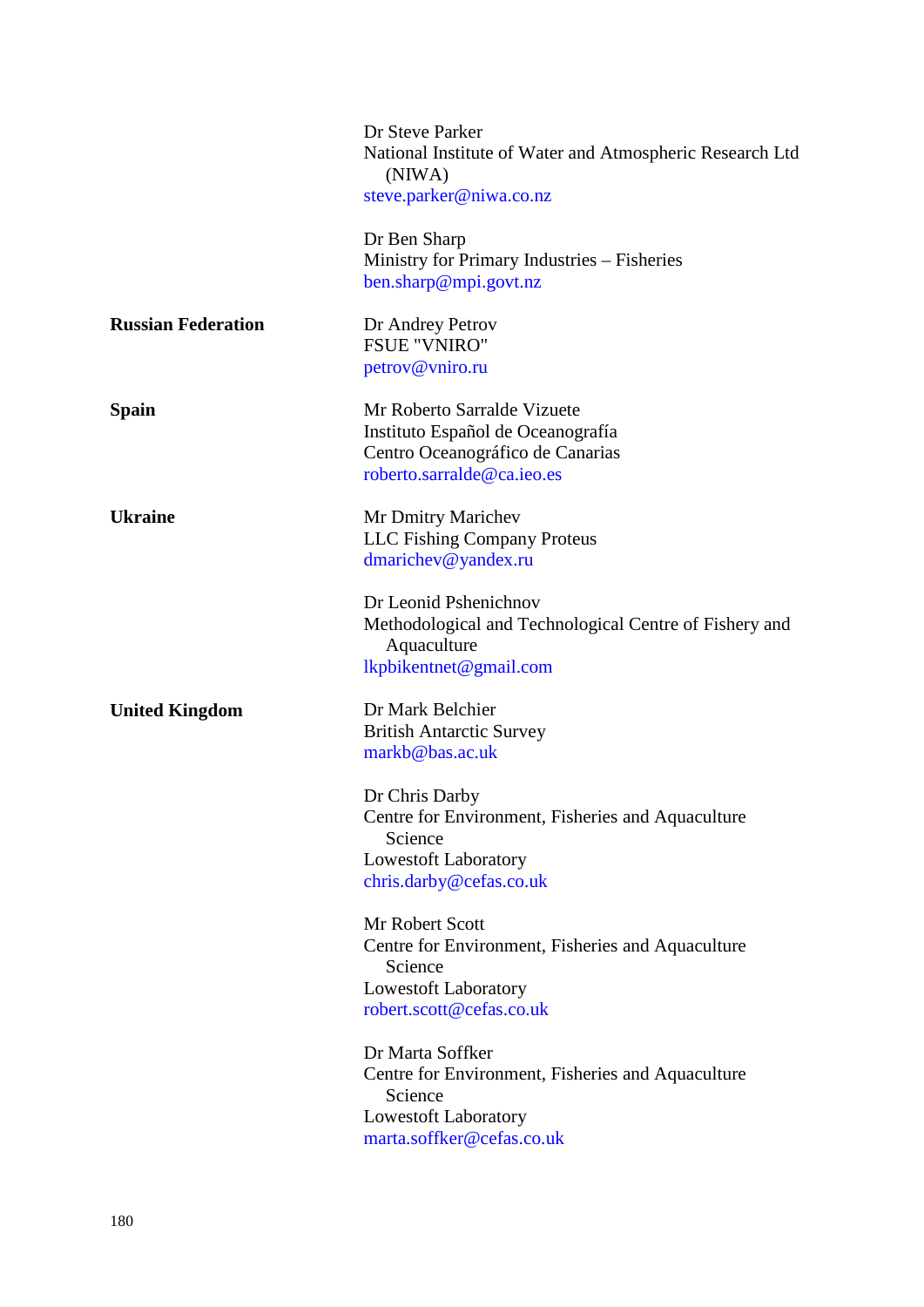| <b>United States of America</b> | Dr Christopher Jones<br>National Oceanographic and Atmospheric Administration<br>(NOAA)<br><b>Southwest Fisheries Science Center</b><br>chris.d.jones@noaa.gov |
|---------------------------------|----------------------------------------------------------------------------------------------------------------------------------------------------------------|
|                                 | Dr Doug Kinzey<br>National Oceanographic and Atmospheric Administration<br>(NOAA)<br><b>Southwest Fisheries Science Center</b><br>doug.kinzey@noaa.gov         |
|                                 | Dr George Watters<br>National Marine Fisheries Service - US AMLR Program<br><b>Southwest Fisheries Science Center</b><br>george.watters@noaa.gov               |
| <b>CCAMLR Secretariat</b>       | Ms Doro Forck<br><b>Acting Communications Manager</b><br>doro.forck@ccamlr.org                                                                                 |
|                                 | Dr David Ramm<br>Data Manager<br>david.ramm@ccamlr.org                                                                                                         |
|                                 | Dr Keith Reid                                                                                                                                                  |

Dr Keith Reid Science Manager [keith.reid@ccamlr.org](mailto:keith.reid@ccamlr.org)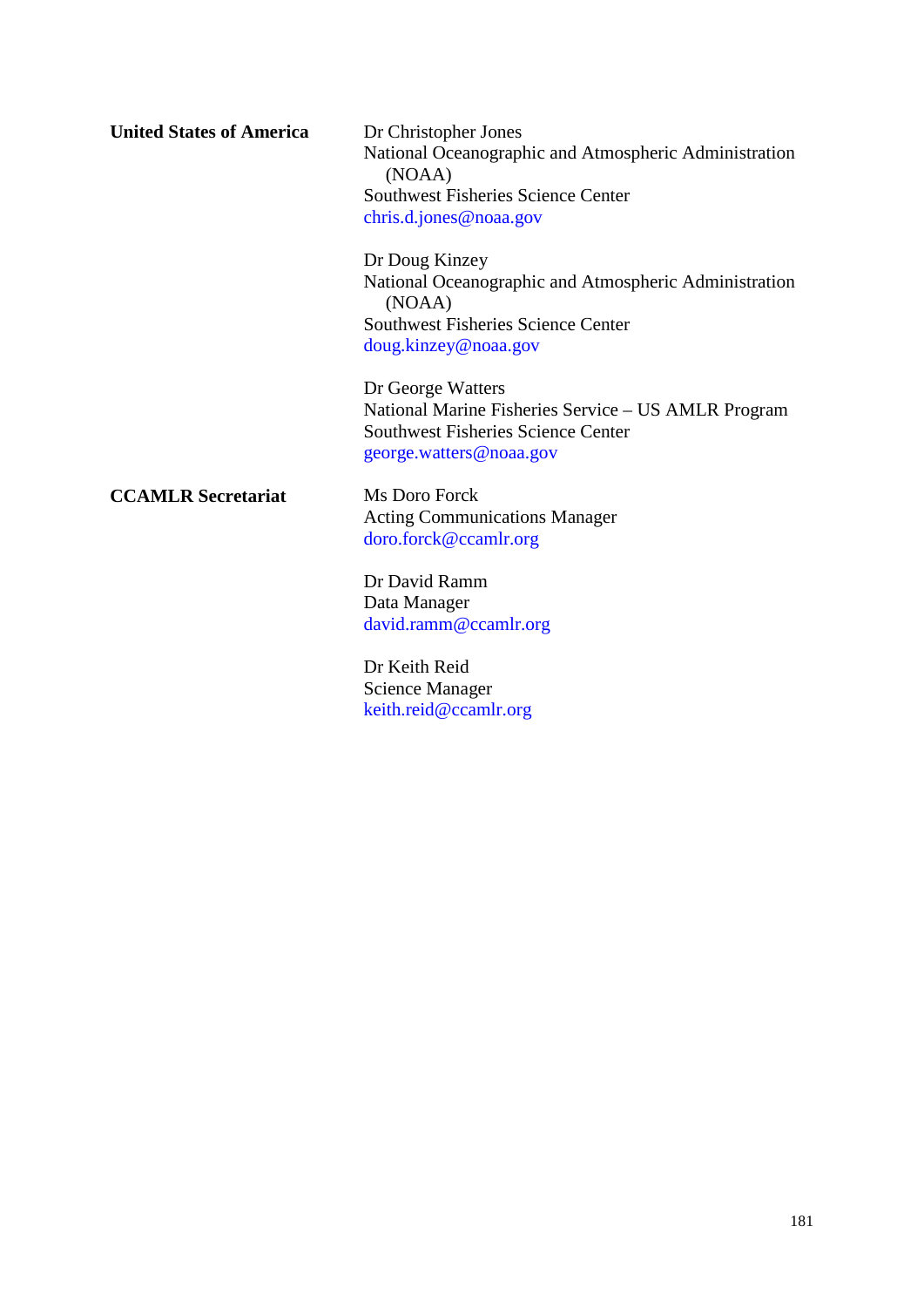# Appendix B

#### **Agenda**

## <span id="page-33-0"></span>Working Group on Statistics, Assessments and Modelling (Punta Arenas, Chile, 30 June to 4 July 2014)

#### 1. Introduction

- 1.1 Opening of the meeting<br>1.2 Adoption of the agenda
- Adoption of the agenda and organisation of the meeting
- 2. Methods for assessing stocks in established fisheries
	- 2.1 A review of progress towards updated integrated assessments of toothfish<br>2.2 A review of stock assessment methodologies used in CCAMLR's integrate
	- 2.2 A review of stock assessment methodologies used in CCAMLR's integrated toothfish assessments
	- 2.3 A review of mechanisms by which CCAMLR decision rules are implemented<br>2.4 Developments in integrated stock assessment methodologies for krill
	- 2.4 Developments in integrated stock assessment methodologies for krill
	- 2.5 Other work
- 3. Evaluation of research plans from Members notifying to fish in new and exploratory fisheries in Subareas 48.6 and 58.4
- 4. Review of scientific research proposals for other areas (e.g. closed areas, areas with zero catch limits, Subareas 88.1 and 88.2)
- 5. Other business
- 6. Advice to the Scientific Committee
	- 6.1 WG-FSA
	- 6.2 General
- 7. Adoption of report and close of meeting.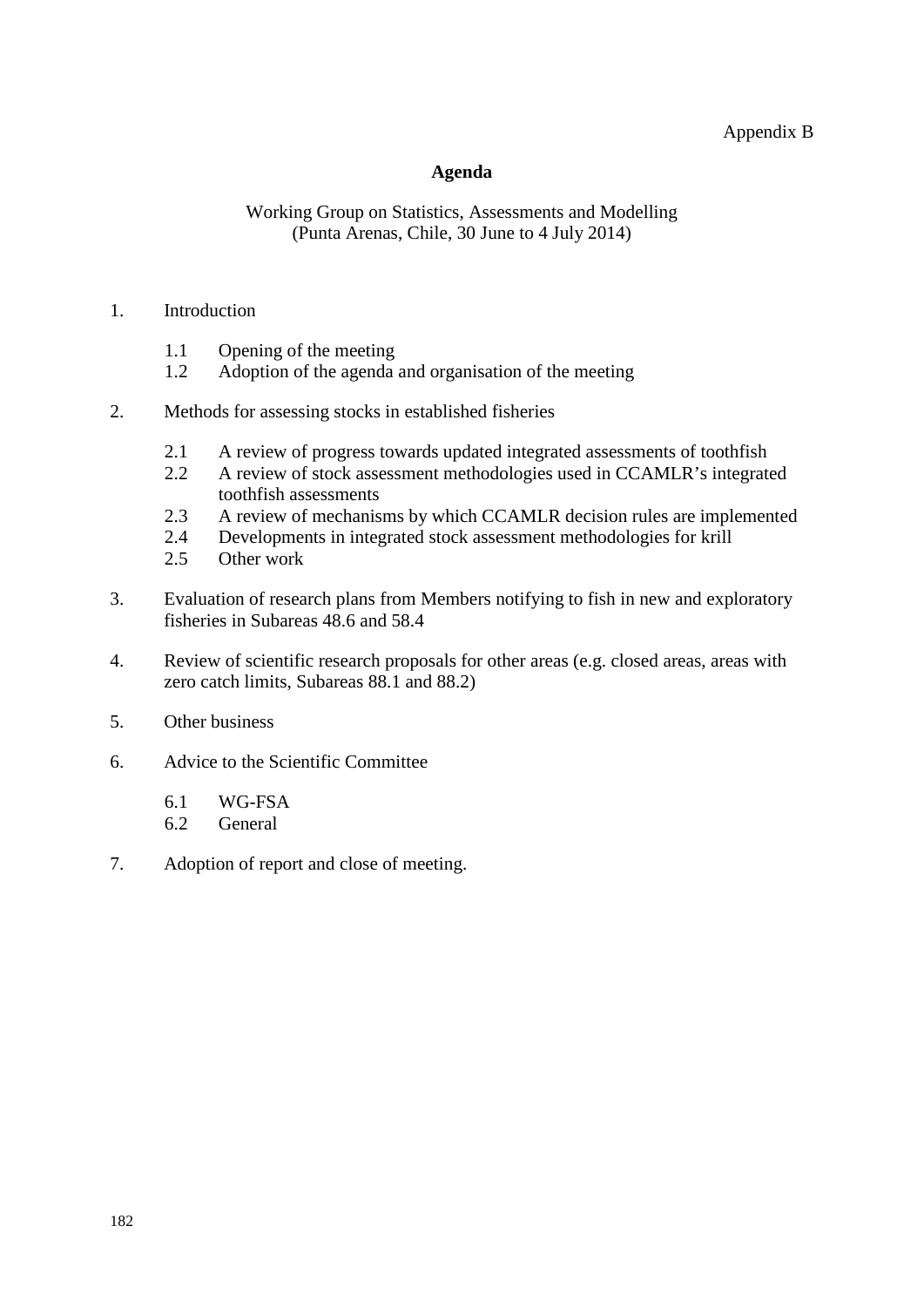# **List of Documents**

| Working Group on Statistics, Assessments and Modelling |  |
|--------------------------------------------------------|--|
| (Punta Arenas, Chile, 30 June to 4 July 2014)          |  |

<span id="page-34-0"></span>

| WG-SAM-14/01 | Research plan for the exploratory fisheries for <i>Dissostichus</i> spp. in<br>Subarea 48.6 in 2014/15<br>Delegation of Japan                                                   |
|--------------|---------------------------------------------------------------------------------------------------------------------------------------------------------------------------------|
| WG-SAM-14/02 | Research plan for the exploratory fisheries for <i>Dissostichus</i> spp. in<br>Division 58.4.1 in 2014/15<br>Delegation of Japan                                                |
| WG-SAM-14/03 | Research plan for the exploratory fisheries for <i>Dissostichus</i> spp. in<br>Division 58.4.2 in 2014/15<br>Delegation of Japan                                                |
| WG-SAM-14/04 | Research plan for the exploratory fisheries for <i>Dissostichus</i> spp. in<br>Division 58.4.3a in 2014/15<br>Delegation of Japan                                               |
| WG-SAM-14/05 | Progress report on the Weddell Sea Research Program Stage II<br>A.F. Petrov, I.I. Gordeev, S.V. Pianova and E.F. Uryupova<br>(Russia)                                           |
| WG-SAM-14/06 | Research program on resource potential and life cycle of<br>Dissostichus species from the Subarea 88.2 A in 2014–2017<br>Delegation of the Russian Federation                   |
| WG-SAM-14/07 | Plan of research program of the Russian Federation in<br>Subarea 48.5 (Weddell Sea) in season 2014/2015<br>Delegation of the Russian Federation                                 |
| WG-SAM-14/08 | Stock assessment and proposed TAC for Antarctic toothfish<br>(TOA) in the Subarea 88.2 H in the season 2014–2015<br>S.M. Goncharov and A.F. Petrov (Russia)                     |
| WG-SAM-14/09 | Continuation in the 2014/15 season of the research plan initiated<br>in 2012/13 for stocks of <i>Dissostichus</i> spp. in Divisions 58.4.1<br>and 58.4.2<br>Delegation of Spain |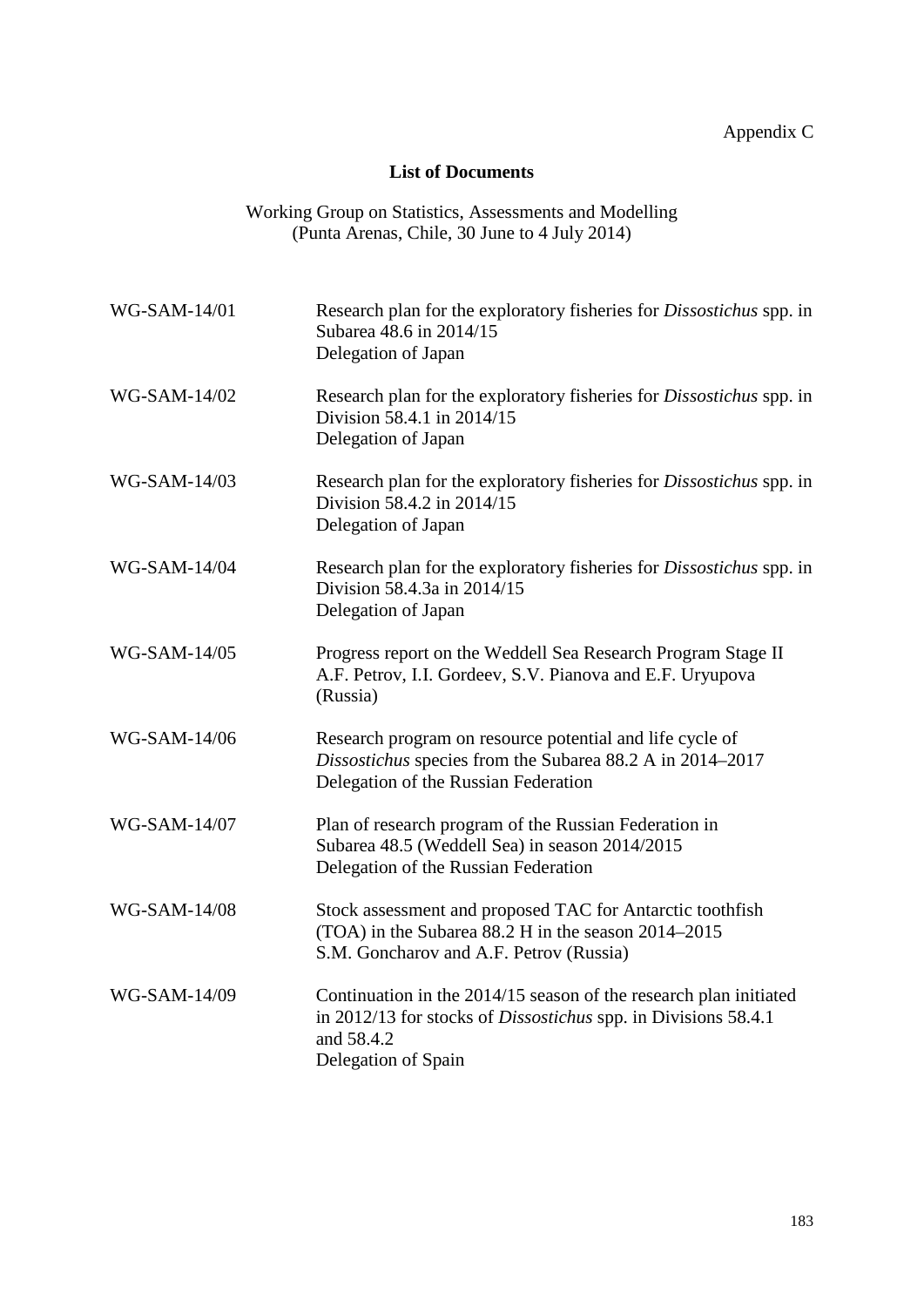| WG-SAM-14/10        | Progress report on the research fishery for <i>Dissostichus</i> spp. in<br>Subarea 48.6 being jointly undertaken by Japan and South Africa:<br>2012/13 and 2013/14<br>R. Leslie (South Africa), K. Taki, T. Ichii (Japan) and<br>S. Somhlaba (South Africa) |
|---------------------|-------------------------------------------------------------------------------------------------------------------------------------------------------------------------------------------------------------------------------------------------------------|
| WG-SAM-14/11        | Revised South African work plan for 2014/15 for the joint<br>Japan/South Africa research on <i>Dissostichus</i> spp. in Subarea 48.6.<br>Delegation of South Africa                                                                                         |
| WG-SAM-14/12 Rev. 1 | Results of the Spanish exploratory longline fishery for<br>Dissostichus spp. in Divisions 58.4.1 and 58.4.2 in the 2013/14<br>season<br>R. Sarralde, L.J. López-Abellán and S. Barreiro (Spain)                                                             |
| WG-SAM-14/13        | Format for reporting finfish research proposals of the Ukraine in<br>Subarea 48.2 in 2015<br>Delegation of Ukraine                                                                                                                                          |
| WG-SAM-14/14        | Research plan for toothfish in Division 58.4.4b by Shinsei maru<br>No. 3 in 2014/15<br>Delegation of Japan                                                                                                                                                  |
| WG-SAM-14/15        | Revised assessment models for Patagonian toothfish in research<br>block C of Division 58.4.4, Ob & Lena Banks for the years<br>1989/1990 to 2012/13<br>K. Taki (Japan)                                                                                      |
| WG-SAM-14/16        | The ICES Benchmark Protocol<br>C. Darby (United Kingdom)                                                                                                                                                                                                    |
| WG-SAM-14/17        | Research plan for the exploratory longline fishery for <i>Dissostichus</i><br>spp. in $2014/15$ in Division 58.4.3a<br>Delegation of France                                                                                                                 |
| WG-SAM-14/18        | Proposal for a research plan for the exploratory longline fishery<br>for Dissostichus spp. in 2014/15 in Division 58.4.4<br>Delegation of France                                                                                                            |
| WG-SAM-14/19        | European Union – Measurement of capacity in CCAMLR<br>exploratory fisheries in Subareas 88.1 and 88.2<br>Delegation of the European Union                                                                                                                   |
| WG-SAM-14/20        | Integrated models for Antarctic krill (Euphausia superba) using<br>survey data from 1981-2014 in Subarea 48.1<br>D. Kinzey, G.M. Watters and C.S. Reiss (USA)                                                                                               |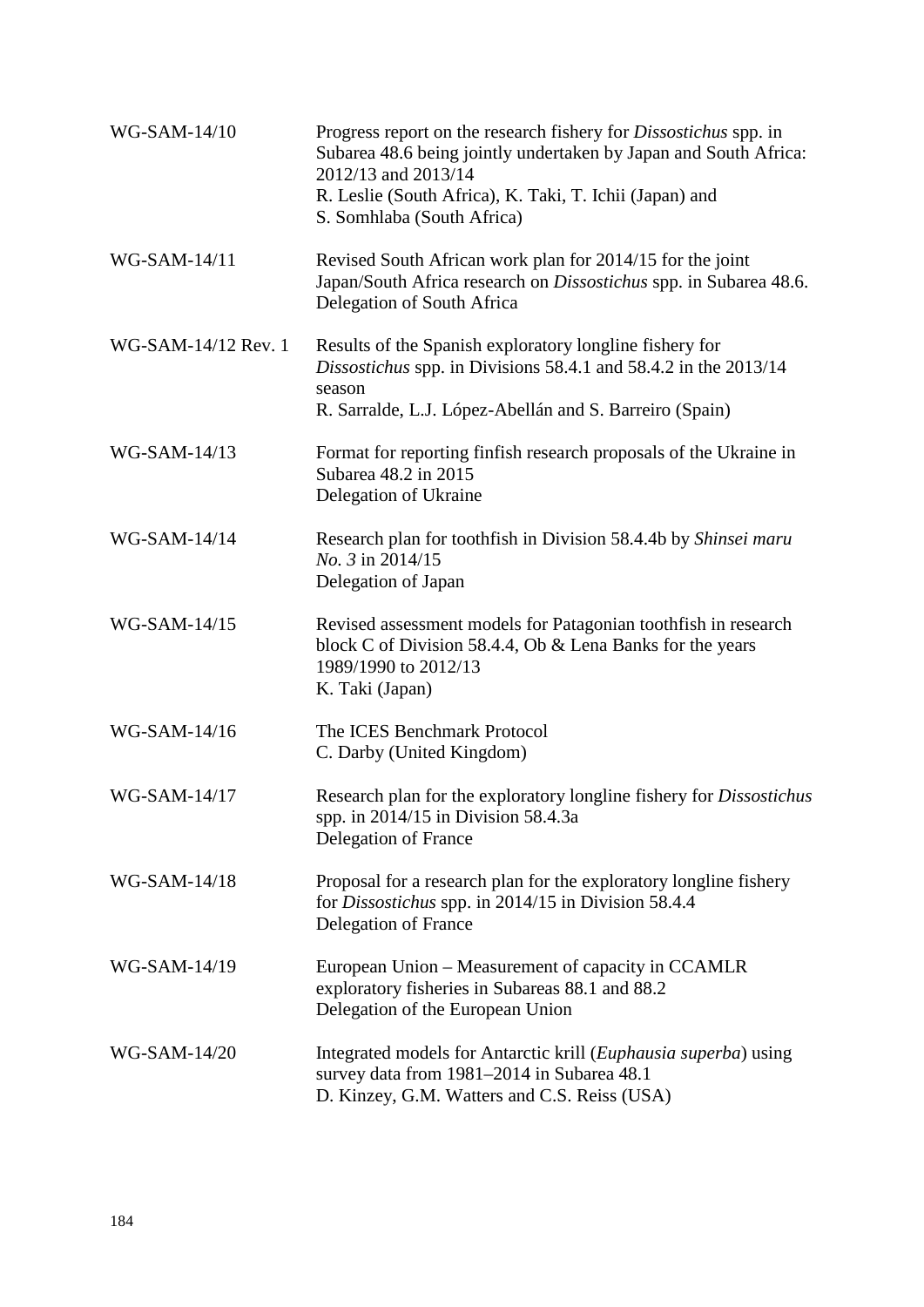| WG-SAM-14/21        | Research plan for the exploratory longline fishery for Dissostichus<br>spp. in Divisions 58.4.1, 58.4.2 and Subarea 48.6 in 2014/2015<br>(including CTD data in 88.1, 88.2)<br>Delegation of the Republic of Korea                                                      |
|---------------------|-------------------------------------------------------------------------------------------------------------------------------------------------------------------------------------------------------------------------------------------------------------------------|
| WG-SAM-14/22        | Plan of research program of the Ukraine in Subarea 48.2 in 2015<br>Delegation of Ukraine                                                                                                                                                                                |
| WG-SAM-14/23 Rev. 1 | Data and approach for the revised stock assessment for the Heard<br>Island and the McDonald Islands Patagonian toothfish<br>(Dissostichus eleginoides) fishery (Division 58.5.2)<br>P. Ziegler and D. Welsford (Australia)                                              |
| WG-SAM-14/24        | Preliminary results of the third CCAMLR sponsored research<br>survey to monitor abundance of subadult Antarctic toothfish in the<br>southern Ross Sea, February 2014<br>S. Mormede, S.J. Parker, S.M. Hanchet, A. Dunn (New Zealand)<br>and S. Gregory (United Kingdom) |
| WG-SAM-14/25        | Proposal to continue the time series of CCAMLR-sponsored<br>research surveys to monitor abundance of subadult Antarctic<br>toothfish in the southern Ross Sea in 2015<br>S.M. Hanchet, S.J. Parker and S. Mormede (New Zealand)                                         |
| WG-SAM-14/26        | Stock structure of Antarctic toothfish in Statistical Area 88 and<br>implications for assessment and management<br>S.J. Parker, S.M. Hanchet and P.L. Horn (New Zealand)                                                                                                |
| WG-SAM-14/27        | Analysis of seamount-specific catch and tagging data in the<br>Amundsen Sea, SSRU 88.2H<br>S.J. Parker (New Zealand)                                                                                                                                                    |
| WG-SAM-14/28        | Towards the development of an assessment of stock abundance<br>for Subarea 88.2 SSRUs $88.2C-G$ – a discussion paper<br>S.M. Hanchet and S.J. Parker (New Zealand)                                                                                                      |
| WG-SAM-14/29        | Further investigations in the assessment of Antarctic toothfish<br>(Dissostichus mawsoni) in Subarea 88.2 SSRUs 88.2C-H for the<br>years 2002-03 to 2012-13<br>S. Mormede, A. Dunn and S.M. Hanchet (New Zealand)                                                       |
| WG-SAM-14/30        | Calculating effective releases and recaptures for stock assessments<br>based on tag detection and tagging mortality indices<br>S. Mormede (New Zealand)                                                                                                                 |